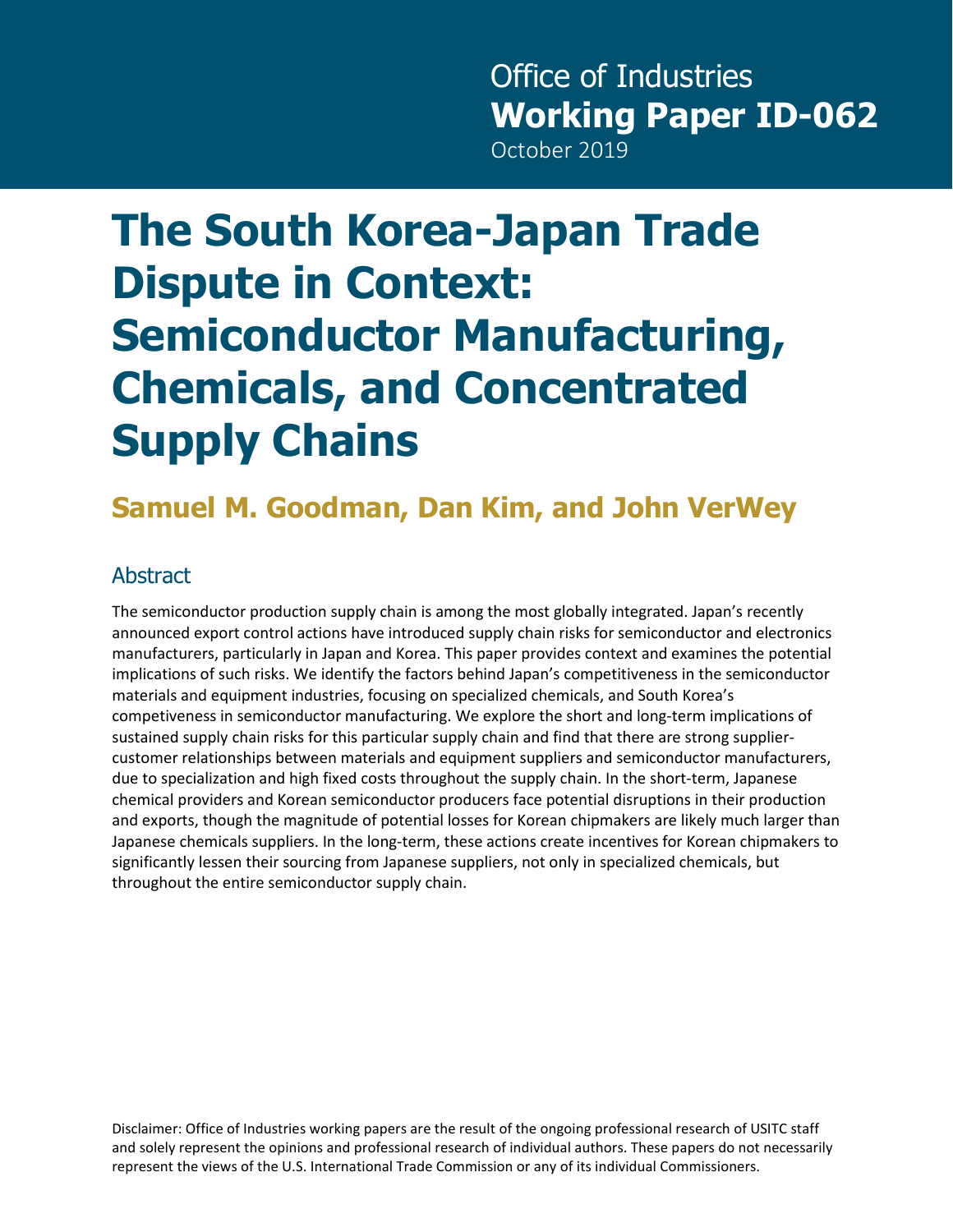**The South Korea-Japan Trade Dispute in Context: Semiconductor Manufacturing, Chemicals and Concentrated Supply Chains**

#### **Samuel Goodman, Dan Kim, and John VerWey**

#### Office of Industries

The authors are staff with the Office of Industries of the U.S. International Trade Commission (USITC). Office of Industries working papers are the result of the ongoing professional research of USITC staff. Working papers are circulated to promote the active exchange of ideas between USITC staff and recognized experts outside the USITC, and to promote professional development of office staff by encouraging outside professional critique of staff research.

Please direct all correspondence to Samuel Goodman, Dan Kim or John VerWey, Office of Industries, U.S. International Trade Commission, 500 E Street, SW, Washington, DC 20436, telephone: (202) 205-3464, 202-205-3234 or 202- 205-2022, email[: Samuel.Goodman@usitc.gov,](mailto:Samuel.Goodman@usitc.gov) [Dan.Kim@usitc.gov](mailto:Dan.Kim@usitc.gov) o[r John.VerWey@usitc.gov.](mailto:John.VerWey@usitc.gov) Authors would like to thank Heidi Colby-Oizumi, John Fry, Tamar Khachaturian, Linda Linkins, Bill Powers, and James Stamps for their helpful comments. Authors are also grateful for Dennis Hahm for providing and checking Korea specific trade statistics. Authors also acknowledge with gratitude various representatives in the chemicals and semiconductor industries for their feedback. Lastly, authors thank Trina Chambers and Monica Sanders for administrative assistance.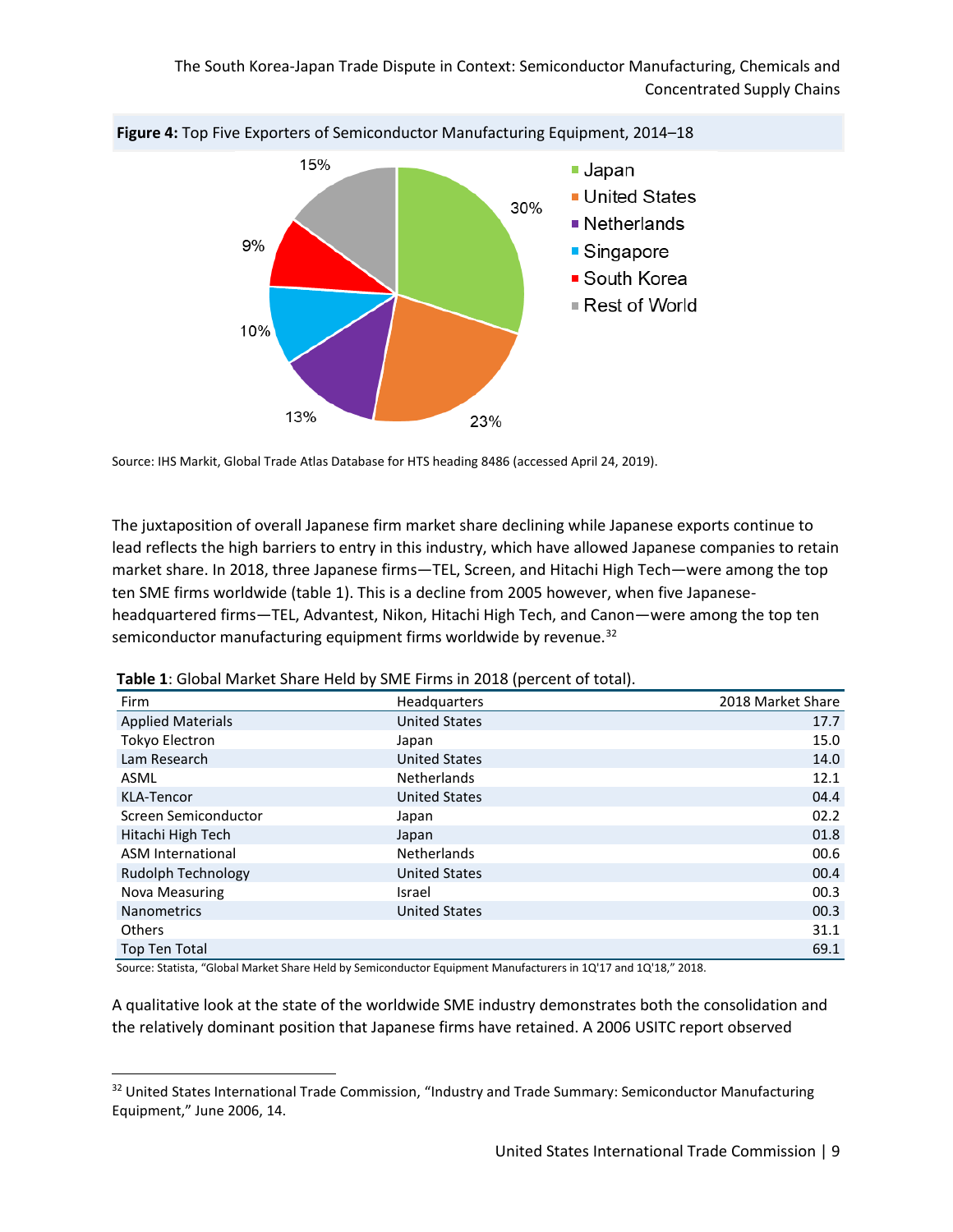concentration in photolithography, with ASML (The Netherlands), Canon (Japan), and Nikon (Japan) responsible for 40, 30, and 30 percent of market share in 2004, respectively.<sup>[33](#page-11-0)</sup> The SME market's current concentration is apparent when broken down by key semiconductor fabrication process and related equipment: [34](#page-11-1)

- chemical vapor deposition equipment—Applied Materials (USA) has slightly more than 50 percent of global market share, followed by Lam Research (USA) and TEL (Japan);
- photolithography—ASML (Netherlands) maintains roughly 75 percent market share, followed by Canon (Japan) and Nikon (Japan);
- etch equipment—Lam Research (USA) has roughly 60 percent market share, followed by TEL (Japan) and Applied Materials (USA); and
- quality and process control equipment—KLA-Tencor (USA) has roughly 55 percent market share.

A wide variety of chemicals are used in semiconductor manufacturing equipment during each of the aforementioned stages of the semiconductor fabrication process. For example, photolithography equipment makes use of photoresists, while etch equipment makes extensive use of hydrogen fluoride. The use of these chemicals in semiconductor manufacturing equipment is discussed at length in the following section.

### **The Korean Semiconductor Industry's Competitiveness**

The development of the Korean semiconductor industry began in the 1960s and 1970s when large multinational corporations established semiconductor assembly facilities, seeking to use low-cost Korean labor for relatively low-value added work. By the 1980s, as wages and skill levels increased, the large industrial conglomerates Samsung and Hyundai emerged as serious competitors in the DRAM market. The Korean government supported the nascent industry through the establishment of industrial estates for semiconductor production, housed state-sponsored research institutes (such as the Electronics and Telecommunication Research Institute) on these estates, used import restrictions to protect the market share of domestic firms, and limited foreign direct investment (except for joint ventures).[35](#page-11-2) In spite of a worldwide recession in 1985, Korean firms were able to continue to invest in their manufacturing facilities, allowing them to remain competitive during a downward cycle in the market.[36](#page-11-3)

Unlike Japanese firms, Korean firms were not able to rely on within-company or domestic demand to inform product development and instead invested heavily in advanced manufacturing processes to enter new markets. Intense competition among the leading firms (Samsung, Hyundai, and LG)

<span id="page-11-0"></span><sup>33</sup> United States International Trade Commission, "Industry and Trade Summary: Semiconductor Manufacturing Equipment," June 2006, 9.

<span id="page-11-1"></span><sup>&</sup>lt;sup>34</sup> Hall, "Overview of the Semiconductor Capital Equipment Industry," January 15, 2019.

<span id="page-11-2"></span><sup>35</sup> Amsden, *Asia's Next Giant*, 1989, 82–83.

<span id="page-11-3"></span><sup>&</sup>lt;sup>36</sup> Cho, Kim, and Rhee, "Latecomer Strategies: Evidence from the Semiconductor Industry in Japan and Korea," 1998, 499.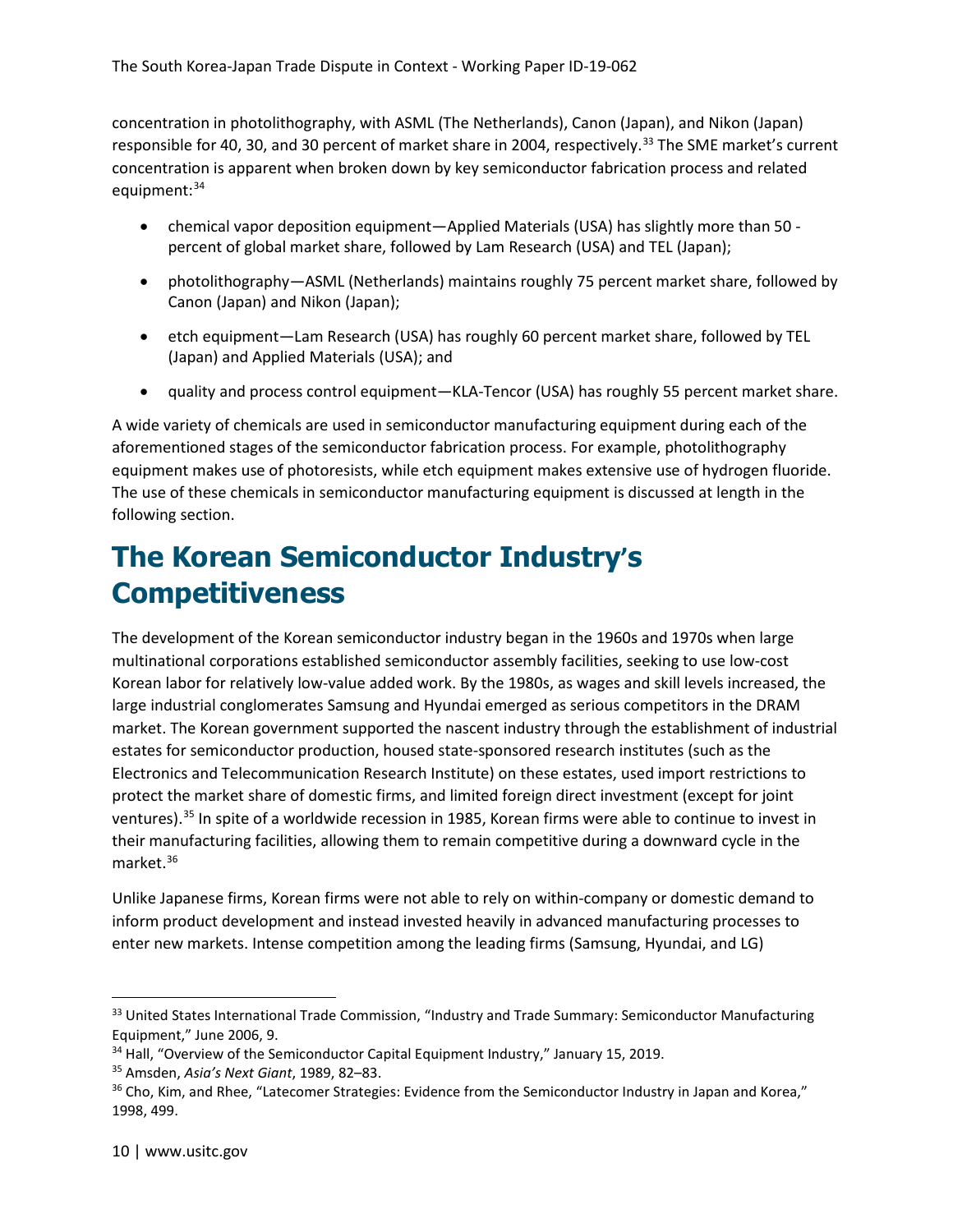throughout the 1980s and 1990s precipitated expansion and upgrading.<sup>[37](#page-12-0)</sup> Over time, the Korean government provided preferred interest rates, offered subsidies for research and development, and sponsored pre-competitive research that led to breakthroughs. The Korean industry also directly benefited from the memory chip dispute between Japan and the United States.<sup>[38](#page-12-1)</sup> In the late 1980s and early 1990s, as Japanese firms reduced their worldwide production in accordance with the negotiated settlement with the United States, Korean firms expanded to fill part of that demand.<sup>[39](#page-12-2)</sup>

The Korean semiconductor industry today is a global leader, with overall fabrication capacity second only to that of Taiwan (as of 2018, figure 5). In particular, Samsung and SK Hynix (formerly known as Hyundai Electronics) have emerged as the second and fourth largest suppliers of semiconductors in the world, and for much of 2018, Samsung led Intel in the race to be the largest semiconductor company in the world.<sup>[40](#page-12-3)</sup>





Source: IC Insights, "Taiwan Maintains the Largest Share of Global IC Wafer Fab Capacity," February 14, 2019.

Korean firms are particularly competitive in certain sub-segments of the semiconductor market. For example, the top two Korean memory chip manufacturers, Samsung and SK Hynix, accounted for a combined 74.7 percent of the global DRAM market in Q42017.<sup>[41](#page-12-4)</sup> Though there has been a significant price decline in the overall memory market in 2019, with the three leading firms all reporting a 30-plus

<span id="page-12-0"></span> $37$  Cho, Kim, and Rhee, "Latecomer Strategies: Evidence from the Semiconductor Industry in Japan and Korea," 1998, 499–500.

<span id="page-12-1"></span><sup>38</sup> For more on this conflict, see Irwin, "The U.S.-Japan Semiconductor Trade Conflict," 1996.

<span id="page-12-2"></span><sup>&</sup>lt;sup>39</sup> Cho, Kim, and Rhee, "Latecomer Strategies: Evidence from the Semiconductor Industry in Japan and Korea," 1998, 500.

<span id="page-12-3"></span><sup>40</sup> IC Insights, "Top-15 Semiconductor Suppliers' Sales Fall by 18% in 1H19," August 20, 2019.

<span id="page-12-4"></span><sup>41</sup> Wu, "DRAM Revenue Grew by 76% YoY in 2017, and is Expected to Increase Further by More than 30% in 2018, Says TrendForce," February 13, 2018.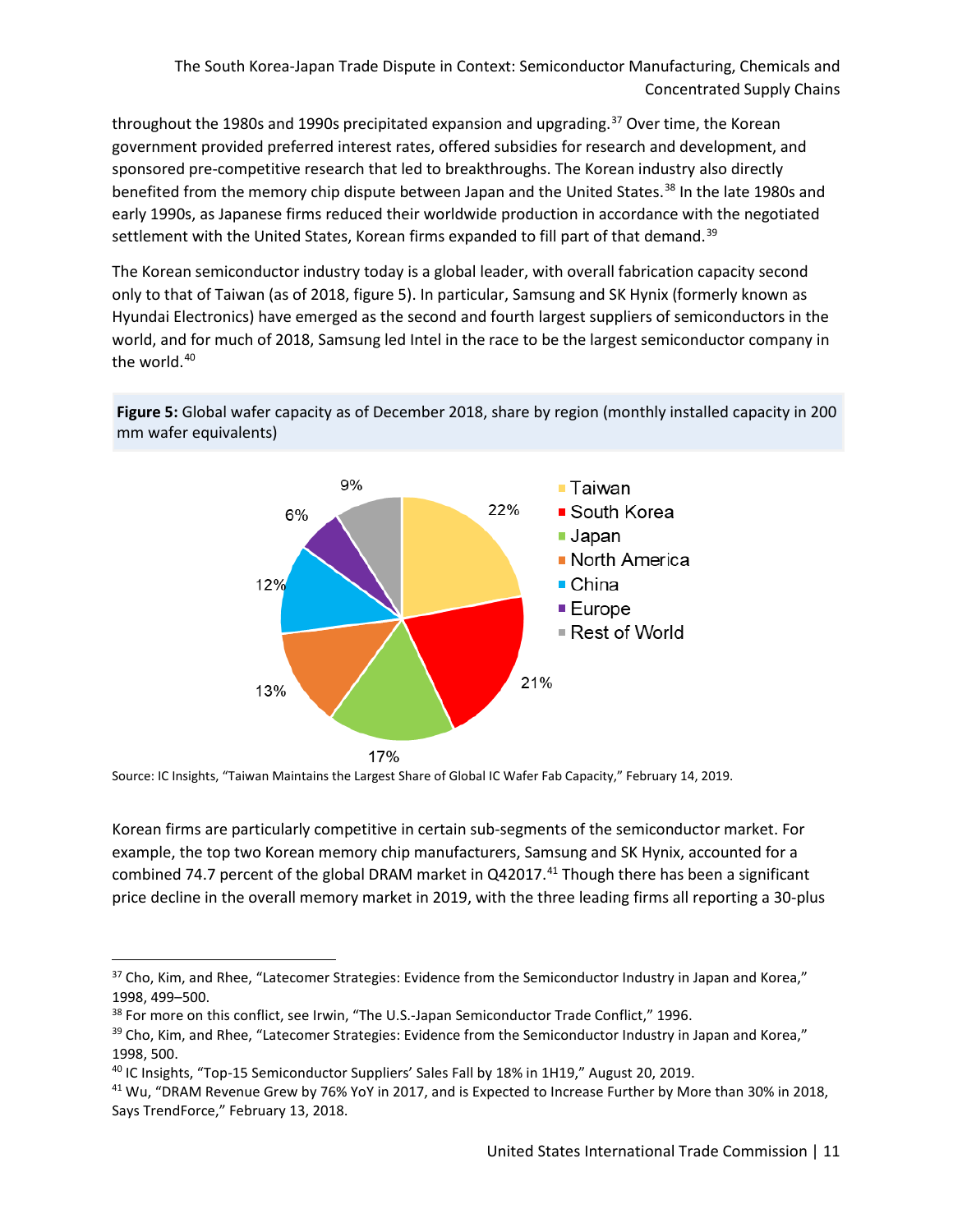percent decline in year-over-year sales, Samsung and SK Hynix remain in leading positions and are two of only five firms capable of commercial production of today's most advanced chips.<sup>[42](#page-13-0)</sup>

# **Semiconductor Manufacturing and Chemicals Hydrogen Fluoride**

The semiconductor industry uses hydrogen fluoride (HF) in many applications.<sup>[43](#page-13-1)</sup> On its own or in aqueous solution as hydrofluoric acid, it is a powerful etchant for stripping layers from a wafer during processing. It is also used as a feedstock to produce other chemicals (figure 6).



**Figure 6** Semiconductor processing chemicals derived from hydrogen fluoride

#### Source*:* USITC Staff.

Note*:* Stoichiometry is omitted for clarity. Blue-highlighted chemicals are used in semiconductor processing. Specifically, reacting HF with ammonia (NH<sub>3</sub>) yields ammonium fluoride (NH<sub>3</sub>F, used in etching solutions); reacting HF with boron oxide (B<sub>2</sub>O<sub>3</sub>) makes trifluoroboron (BF<sub>3</sub>, used for doping); reacting HF with sulfur to creates sulfur hexafluoride (SF<sub>6</sub>, used for etching); and reacting HF with chlorocarbons makes fluorocarbons (used for plasma etching and as polymer precursors). HF is also used to produce fluorine gas (F<sub>2</sub>), which is used to make other fluorine chemicals, like nitrogen trifluoride (NF<sub>3</sub>), another etchant.

The value chain for HF begins with mining its parent ore, fluorspar (or fluorite, calcium fluoride, CaF2). Fluorspar used to produce HF is sold as acid grade, which is defined as material composed of at least 97 percent calcium fluoride.<sup>[44](#page-13-2)</sup> China is the largest overall producer of acid grade fluorspar, accounting

<span id="page-13-0"></span><sup>&</sup>lt;sup>42</sup> Han, "Samsung to Apply EUV to 1z DRAM Mass Production for First Time," June 13, 2019.

<span id="page-13-1"></span> $43$  HF is included on export control lists because it can be used in the manufacture weapons of mass destruction. U.S. Department of Commerce, "Commerce Control List," 15 C.F.R. § 774 Supplement No. 1, heading 1C350 (Chemicals that may be used as precursors for toxic chemical agents).

<span id="page-13-2"></span><sup>&</sup>lt;sup>44</sup> Less concentrated fluorspar is used as ceramic or metallurgical grades. About 2.2 kg of fluorspar produces 1 kg of HF. Wietlisbach, Gao, and Funada, "Fluorspar and Inorganic Fluorine Compounds," January 2016, 17–18.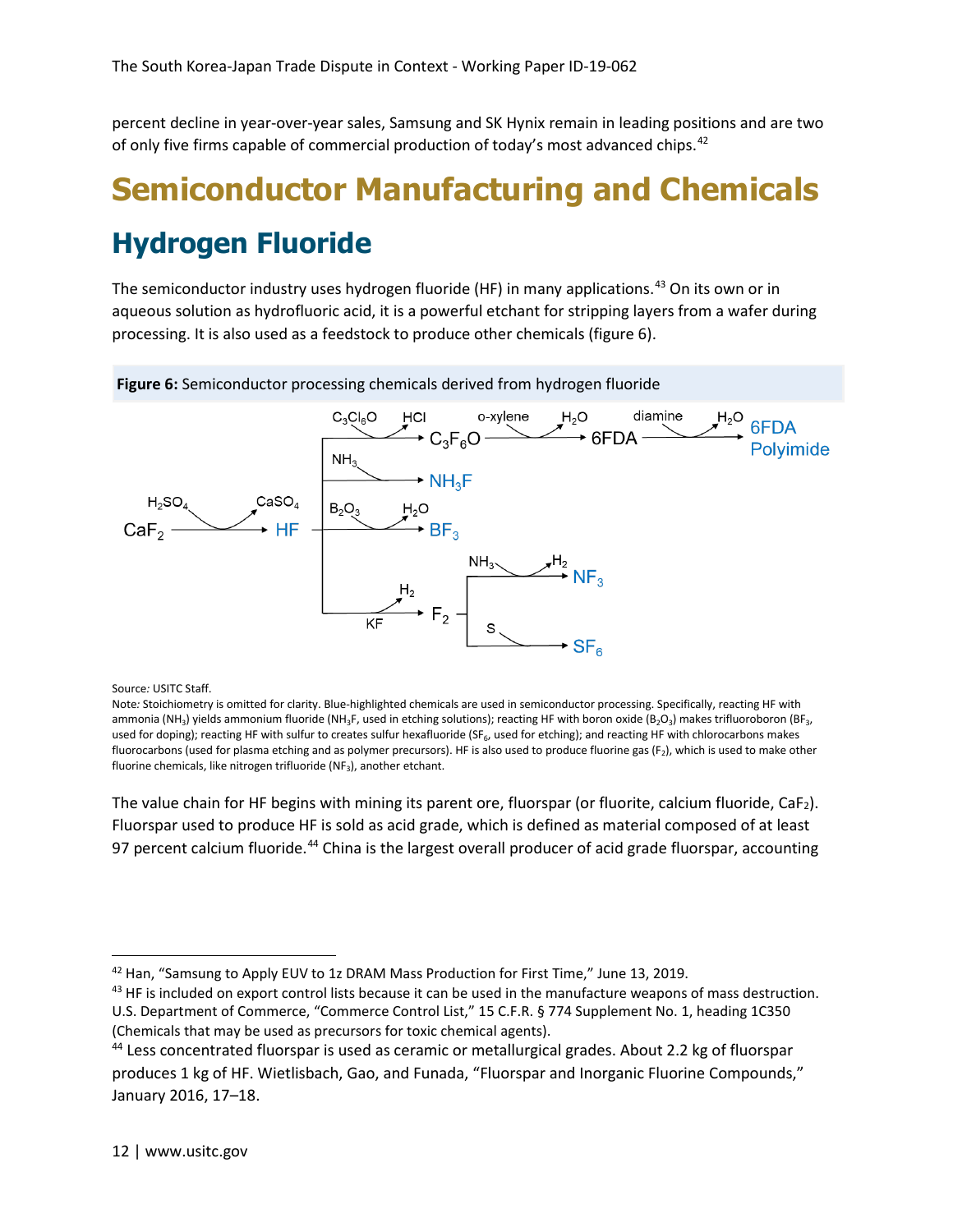for over half of global production (figure 7). Neither Japan nor Korea appears to mine it. The United States does produce some fluorspar, and multiple states possess deposits.<sup>[45](#page-14-0)</sup>



#### **Figure 7** Acid Grade Fluorspar production share by source

Source: Wietlisbach, Gao, and Funada, "Fluorspar and Inorganic Fluorine Compounds," January 2016, 11, 54. Note: Does not include other grades of fluorspar. Data for 2015.

Both Japan's and Korea's needs for fluorspar are met by imports, primarily from China (table 2).<sup>[46](#page-14-1)</sup> Similarly, U.S. production of fluorspar relies on imports, predominantly from Mexico (table 2), and the U.S. Department of the Interior has identified fluorspar as a critical mineral dependent on foreign sources[.47](#page-14-2)

|                      | Imports (\$ Million) |       |              |               |                      |
|----------------------|----------------------|-------|--------------|---------------|----------------------|
| <b>Exporter</b>      | China                | Japan | <b>Korea</b> | <b>Taiwan</b> | <b>United States</b> |
| China                | (c)                  | 27.1  | 8.0          | 3.3           | 0.2                  |
| Japan                | (a)                  | (c)   | (b)          | (b)           | 0.3                  |
| <b>United States</b> | (a)                  | (b)   | (a)          | (b)           | (c)                  |
| Mexico               | 9.3                  | (b)   | (b)          | (b)           | 60.5                 |
| Other                | 17.9                 | 10.7  | 0.3          | (a)           | 44.2                 |

#### **Table 2** 2018 Trade in Acid Grade Fluorspar

Source: IHS Markit, Global Trade Atlas database for HTS subheading 2529.22 (accessed July 17, 2019).

(a) Less than \$100,000.

(b) No trade in 2018.

(c) Not Applicable.

<span id="page-14-0"></span><sup>&</sup>lt;sup>45</sup> Most deposits are not currently economical to mine. One firm recovers and sells some fluorspar in Illinois, and stockpiles the mineral at another mine in Kentucky. Wietlisbach, Gao, and Funada, "Fluorspar and Inorganic Fluorine Compounds," January 2016, 23; USGS, "Fluorspar," February 2019; Mindat.org, "Minerva No. 1 Mine," "Rosiclare Mine," "Klondike Mine," (accessed July 25, 2019).

<span id="page-14-1"></span><sup>46</sup> Wietlisbach, Gao, and Funada, "Fluorspar and Inorganic Fluorine Compounds," January 2016, 51.

<span id="page-14-2"></span><sup>47</sup> Wietlisbach, Gao, and Funada, "Fluorspar and Inorganic Fluorine Compounds," January 2016, 28; 82 Fed. Reg. 60835; 83 Fed. Reg. 23295.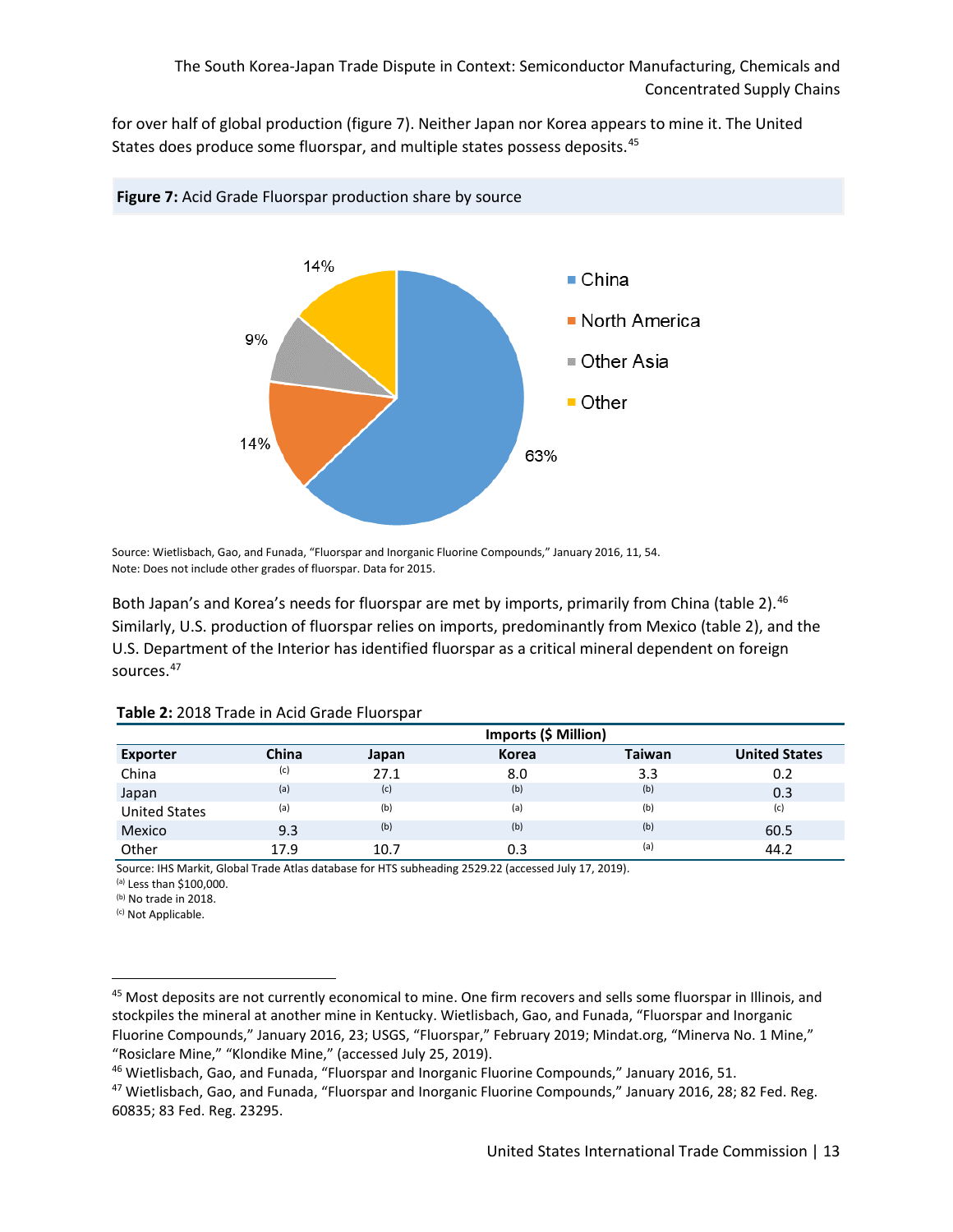Producing HF from fluorspar is relatively straightforward. The acid grade mineral is reacted with sulfuric acid (H<sub>2</sub>SO<sub>4</sub>) to produce HF and calcium sulfate (gypsum, CaSO<sub>4</sub>) as a byproduct.<sup>48</sup> However, crude HF can contain impurities from the mineral—such as arsenic, phosphorous, and silicon—or undesired side products with sulfuric acid.[49](#page-15-1) Further processing is necessary to remove these impurities before HF can be used for semiconductor manufacturing. The presence of even minute quantities of other elements can lead to inadvertent doping of the semiconductor material during processing, which degrades the function of the resulting component or prevents it from operating.

While China leads overall production of HF (including unrefined HF, figure 8), Japan is the global leader in highly purified HF used in semiconductor production. Most of China's HF production is used domestically, with less than 25 percent exported.<sup>[50](#page-15-2)</sup> While Japan produces less than five percent of global HF, it imports substantial quantities from China.<sup>[51](#page-15-3)</sup> Japanese firms have increasingly imported and consumed Chinese HF rather than fluorspar over the past decade.<sup>52</sup> However, Chinese HF is too crude to be used in advanced semiconductor manufacturing. The Japanese companies have developed process technology for purifying and homogenizing lower grade HF.<sup>[53](#page-15-5)</sup> Because of the time and resources required to develop and qualify a replacement source in this industry, those firms have a competitive advantage, as it takes consumers time and money to test the usability of other firms' HF. Japanese media reports that Japan produces 70 percent of the HF used for etching globally.<sup>[54](#page-15-6)</sup>



**Figure 8** Unrefined Hydrogen Fluoride production share by reegion, 2016

Source: Wietlisbach, Gao, and Funada, "Fluorspar and Inorganic Fluorine Compounds," January 2016, 12.

<span id="page-15-0"></span><sup>48</sup> Wietlisbach, Gao, and Funada, "Fluorspar and Inorganic Fluorine Compounds," January 2016, 18.

<span id="page-15-1"></span><sup>49</sup> For example, fluorosulfuric acid (HSO<sub>3</sub>F). Wietlisbach, Gao, and Funada, "Fluorspar and Inorganic Fluorine Compounds," January 2016, 17–18.

<span id="page-15-2"></span><sup>&</sup>lt;sup>50</sup> For example, fluorosulfuric acid (HSO<sub>3</sub>F). Wietlisbach, Gao, and Funada, "Fluorspar and Inorganic Fluorine Compounds," January 2016, 95–96.

<span id="page-15-3"></span><sup>&</sup>lt;sup>51</sup> Examples of Japanese HF producers for the semiconductor industry include Central Glass (anhydrous and aqueous grades) and Daikin (aqueous grades). Central Glass, "Hydrofluoric Acid," (accessed July 26, 2019); Daikin, "Semicon Etching Agents," (accessed July 26, 2019).

<span id="page-15-4"></span><sup>52</sup> Wietlisbach, Gao, and Funada, "Fluorspar and Inorganic Fluorine Compounds," January 2016, 62.

<span id="page-15-5"></span><sup>&</sup>lt;sup>53</sup> Industry representative, telephone interview by USITC staff, July 23, 2019.

<span id="page-15-6"></span><sup>&</sup>lt;sup>54</sup> Reuters, "Factbox: the High-Tech Materials at the Heart of a Japan-South Korea Row," July 2, 2019 (accessed July 30, 2019).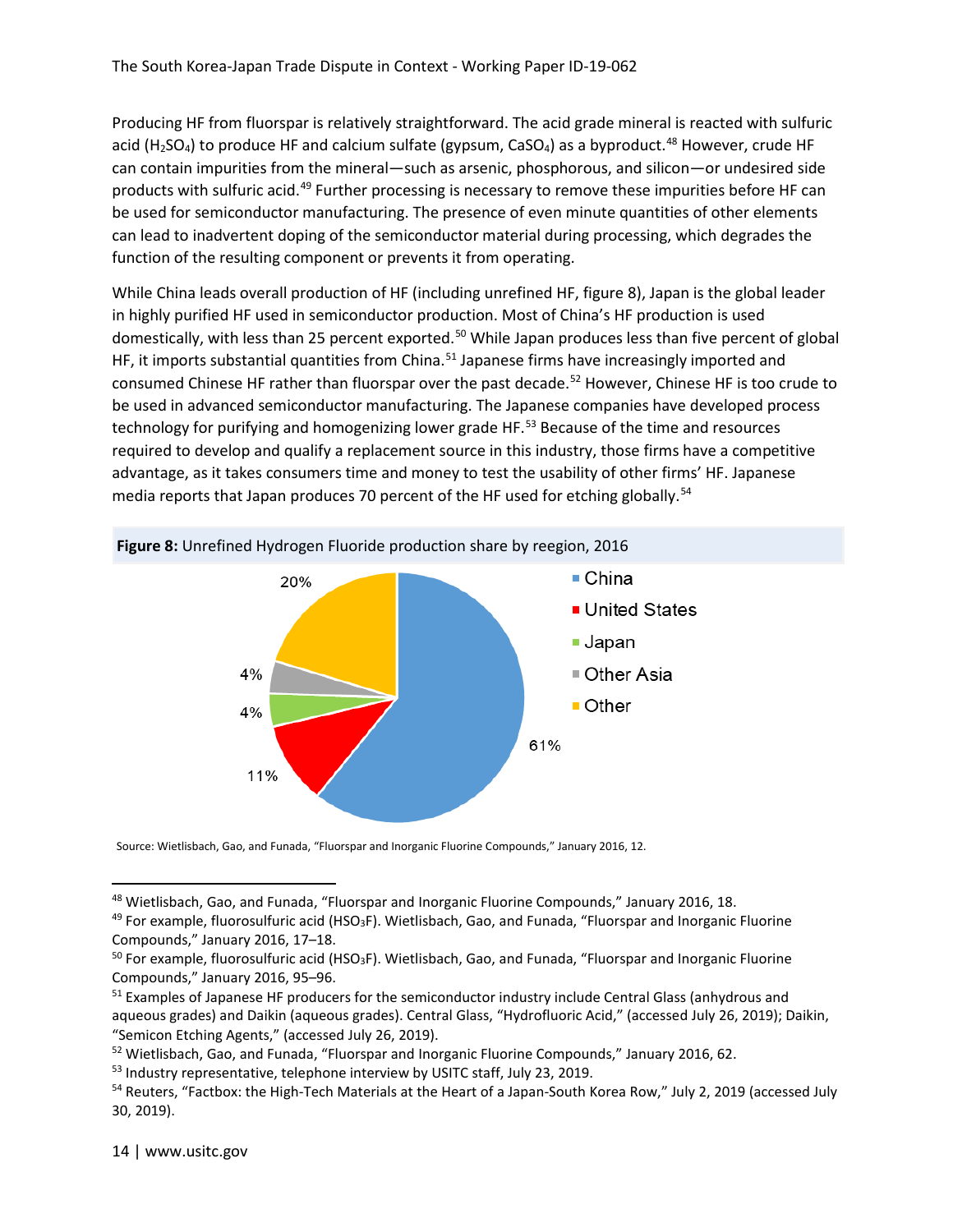Note: this figure shows shares of production of all HF, including unrefined HF, of which China is the leading producer. Data for 2015.

Korea sources the majority of its HF from China and Japan (table 3). There may be only one firm that produces it domestically, the Foosung Co.<sup>[55](#page-16-0)</sup> The company currently supplies Korean manufacturers like Samsung and SK Hynix, and it has reportedly received requests to increase production in response to the Japanese trade actions as those consumers test replacements.<sup>[56](#page-16-1)</sup>

|                      | Imports (\$ Million) |                 |               |               |                      |
|----------------------|----------------------|-----------------|---------------|---------------|----------------------|
| <b>Exporter</b>      | <b>China</b>         | Japan           | <b>Korea</b>  | <b>Taiwan</b> | <b>United States</b> |
| China                | (c)                  | 229.8           | 83.0          | 87.0          | 3.2                  |
| Japan                | 2.1                  | (c)             | 66.9          | 1.1           | 3.8                  |
| Korea                | 11.7                 | (b)             | (c)           | (b)           | 1.8                  |
| Taiwan               | 11.8                 | 0.4             | 9.1           | (c)           | 1.2                  |
| <b>United States</b> | 0.8                  | (b)             | 0.5           | 2.3           | (c)                  |
| Mexico               | (b)                  | (a)             | (b)           | (b)           | 165.0                |
| Other                | 4.7                  | 0.1<br>$\cdots$ | 0.1<br>.<br>. | 5.6<br>.      | 8.7                  |

#### **Table 3** 2018 Trade in Hydrogen Fluoride

Source: IHS Markit, Global Trade Atlas database for HTS subheading 2811.11 (accessed July 17, 2019); Trade data provided by KITA for HSK 2811.11.1000, communication to authors, August 23, 2019.

(a) Less than \$100,000.

(b) No trade in 2018.

(c) Not Applicable.

Taiwan, in contrast, does not source large quantities of HF from Japan, instead being almost wholly reliant on Chinese imports (see table 3). It also possesses its own hydrofluoric acid production capability, although less than other producers.<sup>[57](#page-16-2)</sup> Taiwanese firms may use a similar model as Japan, where imported crude HF from China is refined for use in domestic semiconductor manufacturing.<sup>[58](#page-16-3)</sup> Korean manufacturer LG Display is reportedly testing Taiwanese HF as a replacement for Japanese product.<sup>[59](#page-16-4)</sup> At least one HF producer in Taiwan appears to be affiliated with or is a subsidiary of a Japanese firm, and it is unclear what the trade restrictions would have on its operations or potential sales to Korea.<sup>[60](#page-16-5)</sup>

### **Fluorinated Polyimides**

Polyimides are a group of specialty polymers that provide physical strength and heat resistance for demanding applications. The general structure of a polyimide typically contains two monomers, a dianhydride and a diamine, which are chosen to impart desired properties.<sup>[61](#page-16-6)</sup> Fluorinated polyimides are a sub-class where part of the polymers is composed of a fluorocarbon group, which imparts greater

<span id="page-16-0"></span><sup>55</sup> Foosung, "Chemical/Environment" (accessed July 26, 2019); Wietlisbach, Gao, and Funada, "Fluorspar and Inorganic Fluorine Compounds," January 2016, 101.

<span id="page-16-1"></span><sup>&</sup>lt;sup>56</sup> Yang and Park, "Samsung, SK Hynix Ask Korean Firm to Boost Chemicals Supply Amid Japanese Curbs," July 16, 2019 (accessed July 26, 2019); Bhayana, "Foosung Co Gets Big Orders for Hydrogen Fluoride from South Korean Electronics Giants," July 18, 2019 (accessed July 26, 2019).

<span id="page-16-2"></span><sup>57</sup> Wietlisbach, Gao, and Funada, "Fluorspar and Inorganic Fluorine Compounds," January 2016, 102.

<span id="page-16-3"></span><sup>&</sup>lt;sup>58</sup> Taiwan imported circa 38.6 kt, exported 5.9 kt, and produced 60 kt of HF in 2015,

<span id="page-16-4"></span><sup>&</sup>lt;sup>59</sup> Herh, "LG Display Testing Taiwanese and Chinese Hydrofluoric Acid," July 10, 2019 (accessed July 26, 2019).

<span id="page-16-5"></span><sup>60</sup> Formosa Daikin Advanced Chemicals Co., "Company Profile" (accessed July 26, 2019).

<span id="page-16-6"></span> $61$  A dianhydride is a chemical that contains two anhydride groups. An anhydride group is formed by the dehydration, that is, removal of water, and linkage of two carboxylic acid groups and takes the general form of R1-  $(C=O)-O-(C=O)-R<sub>2</sub>$ . A diamine is a chemical that contains two amine groups, taking the form H<sub>2</sub>N-R-NH<sub>2</sub>.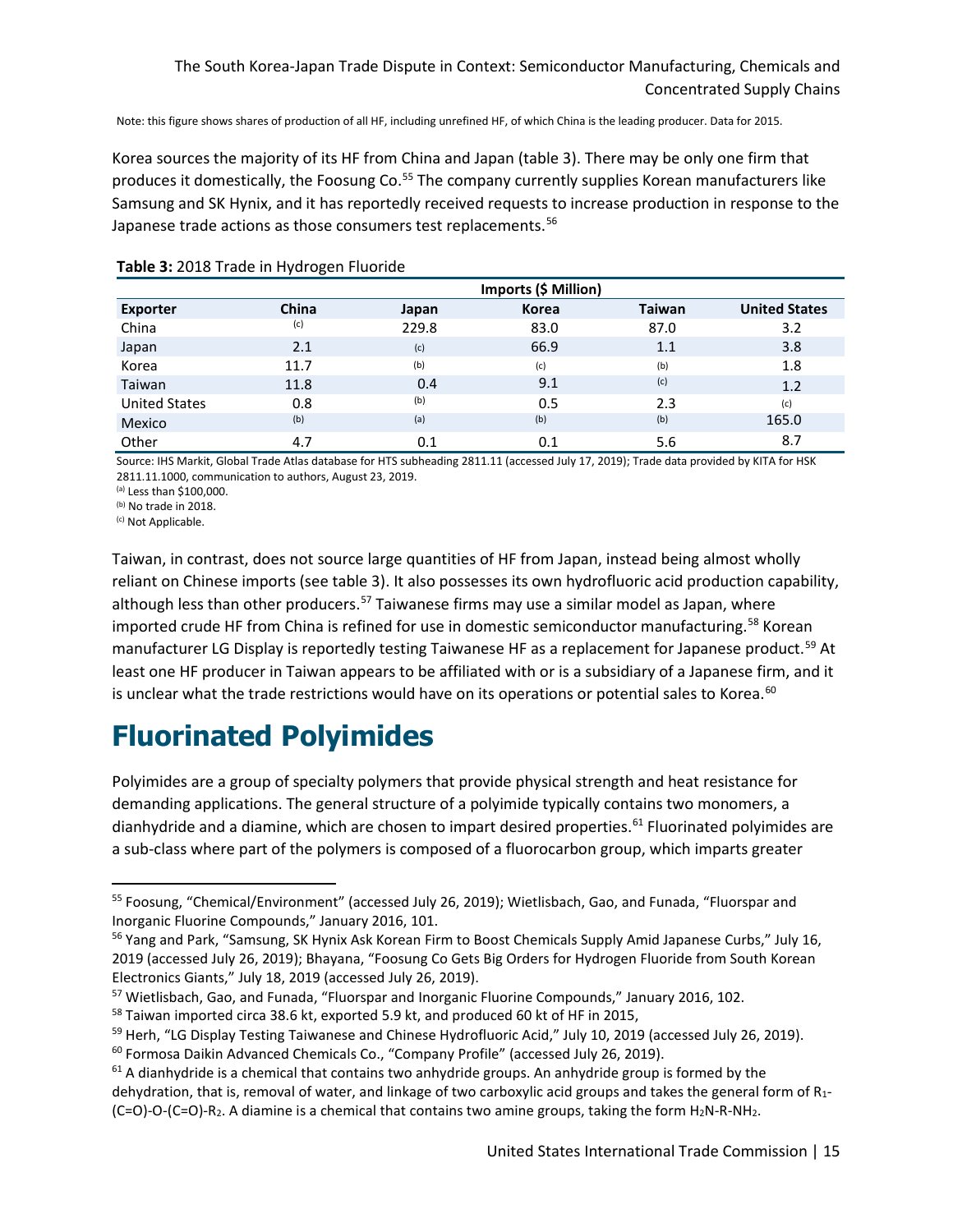stability.<sup>[62](#page-17-0)</sup> The properties of polyimides make them suitable for a variety of applications. Electronics manufacturers use them in end-uses including electrical insulation, flexible substrates, and displays.<sup>[63](#page-17-1)</sup> Fluorinated polyimides under consideration here find substantial use in organic light-emitting diodes (OLEDs), displays, and printed circuits, and they can be deposited on a substrate and patterned much like other microelectronics layers.<sup>[64](#page-17-2)</sup> They are desirable for these applications because they can replace glass screens and allow flexible and lightweight electronics.

Trade and production data on fluorinated polyimides and their monomers are limited. Overall consumption of polyimides is led by the Europe, the United States, and China; however, those figures include all polyimides, not just the fluorinated polyimides used in semiconductor fabrication (see figure 9). The majority of polyimide manufacturers do not appear to produce fluorinated polyimides.<sup>[65](#page-17-3)</sup>



Source: Linak et al, "Polyimides and Imide Polymers," December 14, 2018, 6, 69–71. Note: Data for 2017. Includes both fluorinated polyimides and out of scope polyimides. Other Asia includes Korea, Taiwan, Malaysia, and India, which is dominated by Korea (5 percent of world total) and Taiwan (3 percent of world total).

Producers of polyimides for electronics applications appear to be globally distributed, although there remains a cluster of producers in East Asia.<sup>[66](#page-17-4)</sup> Known manufacturers of relevant monomers include

<span id="page-17-0"></span> $62$  A prototypical example is a polyimide based on 6FDA, whose synthesis is outlined in figure 5. The fluorocarbon in this case is hexafluoropropanone (per- or hexafluoroacetone), which reacts with two equivalents of ortho-xylene and is then oxidized to form a dianhydride monomer. Polymerizing with a diamine yields the final fluorinated polyimide. Either the dianhydride or the diamine can have a fluorocarbon group, and both are commercially available. Science Direct, "Fluorinated Polyimides" (accessed July 30, 2019); Daikin Chemicals, "6FDA, Others" (accessed July 30, 2019).

<span id="page-17-1"></span><sup>63</sup> Linak et al, "Polyimides and Imide Polymers," December 14, 2018, 8–10.

<span id="page-17-2"></span><sup>&</sup>lt;sup>64</sup> Industry representative, telephone interview by USITC staff, July 23, 2019.

<span id="page-17-3"></span><sup>65</sup> Linak et al, "Polyimides and Imide Polymers," December 14, 2018, 24–25, 54–55.

<span id="page-17-4"></span><sup>&</sup>lt;sup>66</sup> Linak et al, "Polyimides and Imide Polymers," December 14, 2018, 7.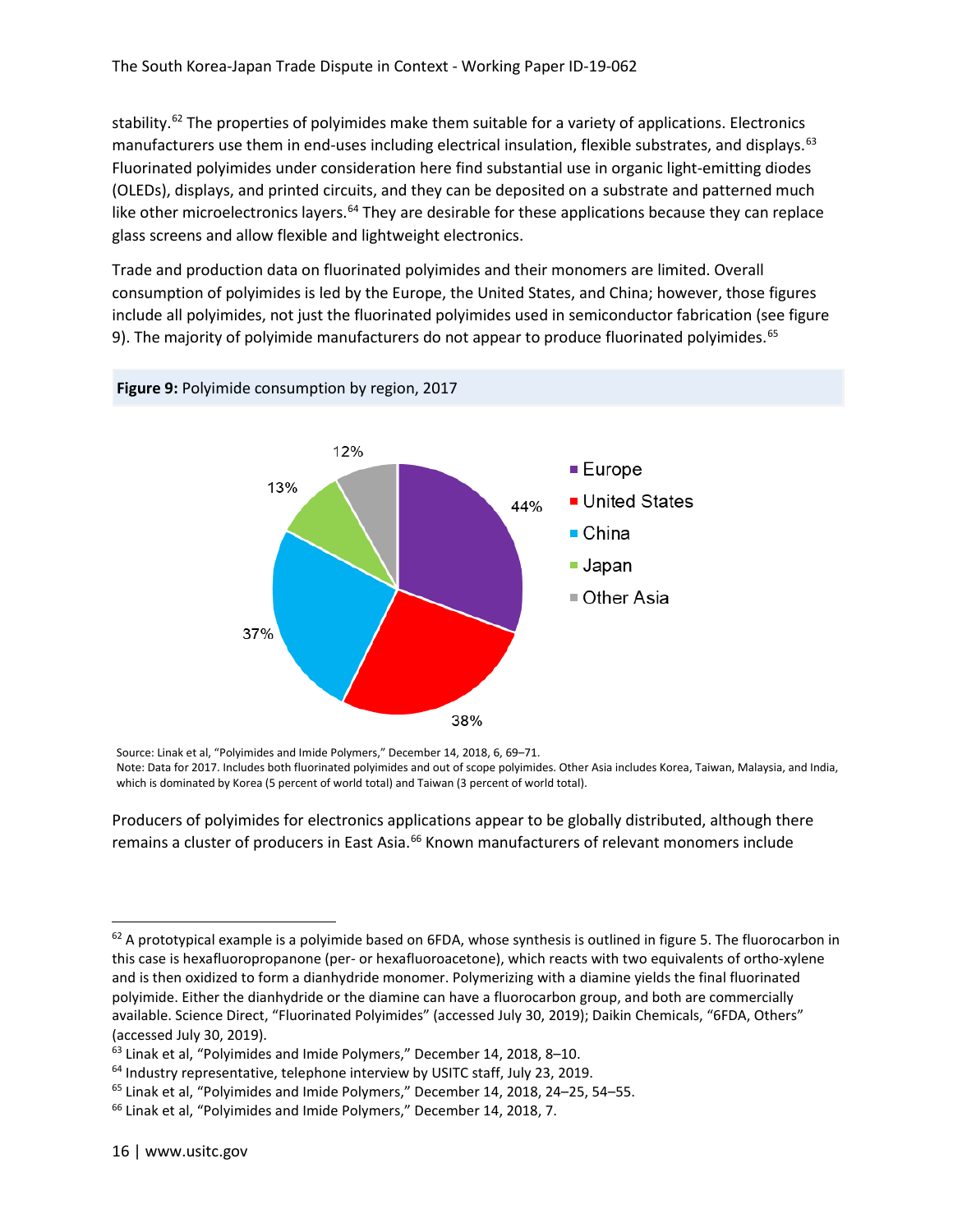DuPont (United States) and Daikin Chemical (Japan), both of which have a global presence.<sup>[67](#page-18-0)</sup> DuPont also produces polyimides in Japan through various joint ventures that, along with Japanese producers like Kaneka Asahi Kasei, and Fujifilm, accounts for a substantial share of world production for these applications.<sup>[68](#page-18-1)</sup> Korea is also home to one of the largest manufacturers, in addition to joint ventures between Japanese and Korean firms for displays.<sup>[69](#page-18-2)</sup> Taiwan rounds out the East Asian market with one of the largest producers, Taimide Technology.<sup>[70](#page-18-3)</sup>

It is unclear what fraction of these firms' business is devoted to fluorinated polyimides. Japanese media reports that about 90 percent of these polymers are produced in Japan; however, that value could not be independently verified.<sup>[71](#page-18-4)</sup> According to KITA, Japan supplied 93.7 percent of Korea's fluorinated polyimide imports between January and May 2019.[72](#page-18-5)

### **Photoresists**

The role of photoresists in semiconductor processing is to provide the patterns used to build the microcircuitry. The resist is applied to the surface of a wafer and exposed to light through a photomask that has the desired pattern. The light makes portions of the resist susceptible to certain chemicals, which remove those parts of the resist during a subsequent development step. What's left is the desired pattern for building part of the microelectronic component.

Choosing the proper resist is a complex process requiring several months of work before full-scale production is feasible.<sup>[73](#page-18-6)</sup> When a firm is starting-up a semiconductor manufacturing process, they typically provide documentation of their needs to a resist manufacturer and request samples that could meet their needs. The firm then screens the samples to determine which have the greatest potential and asks the manufacturer for refinement, a process that can take weeks or months. If one of the refined samples works, full-scale production can take several additional months to ensure quality and consistency. It is unclear if the Japanese export restrictions would require a license for each individual resist test sample, which could add significant amounts of time and effort to the process.

<span id="page-18-0"></span> $67$  Other companies are listed in market analysis reports, but current availability of offerings is not apparent from their websites. Linak et al, "Polyimides and Imide Polymers," December 14, 2018, 19; Daikin Chemicals, "6FDA, Others" (accessed July 30, 2019); DuPont, "6-FDA Technical Information," October 26, 2006.

<span id="page-18-1"></span><sup>&</sup>lt;sup>68</sup> HD MicoSystems, "Liquid Polyimides & PBO Precursors" (accessed July 30, 2019); Asahi Kasei, "Photosensitive Polyimide/PBO PIMEL" (accessed July 30, 2019); Fujifilm, "Polyimides and PBO's" (accessed July 30, 2019); Linak et al, "Polyimides and Imide Polymers," December 14, 2018, 7, 54–55.

<span id="page-18-2"></span> $69$  SKC Kolon has an estimated total capacity of circa 3,300 metric tons per year between two manufacturing sites. Linak et al, "Polyimides and Imide Polymers," December 14, 2018, 7, 69.

<span id="page-18-3"></span> $70$  Taimide Technology, "Product List" (accessed July 30, 2019); Linak et al, "Polyimides and Imide Polymers," December 14, 2018, 7, 69.

<span id="page-18-4"></span> $71$  Reuters, "Factbox: the High-Tech Materials at the Heart of a Japan-South Korea Row," July 2, 2019 (accessed July 30, 2019).

<span id="page-18-5"></span> $72$  This fraction is larger than the overall share of Japanese exports of fluorinated polymers to Korea, which were 22 percent for powder and 85 percent for film. Trade data provided by KITA for HSK 3911.90.9000 (powder) and 3920.99.9010 (film), communication to authors, August 23, 2019.

<span id="page-18-6"></span><sup>&</sup>lt;sup>73</sup> Industry representative, telephone interview by USITC staff, July 26, 2019.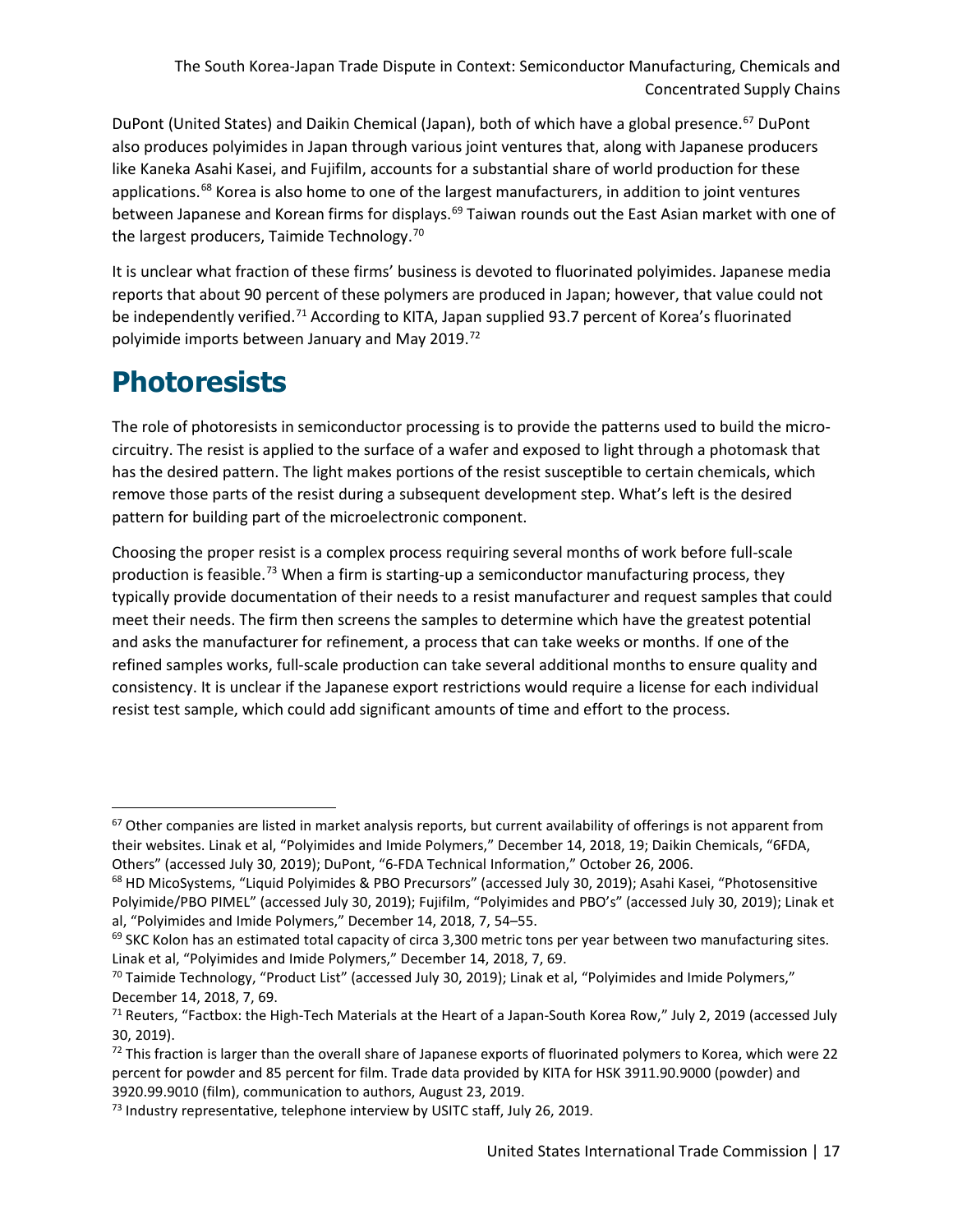A disruption in the resist supply chain has the potential to fundamentally alter a manufacturer's process.<sup>74</sup> The firm would rely on any stockpiles it has, which are typically minimal given the shelf life of the resist chemicals and the small quantities in which they are typically purchased; industry analysts estimate the shelf life of these chemicals to be between 3 and 6 months.<sup>[75](#page-19-1)</sup> Samsung has reportedly asked its vendors to stockpile enough chemicals to last three months in response to the current situation.<sup>[76](#page-19-2)</sup> Once those run out, production would cease until a replacement is found. Capital depreciates rapidly within this industry, where high volumes and constant uptime are required for profitability at state-of-the-art manufacturers. Replacing a resist with a different product from another supplier, even if nominally the same formulation, requires additional months of process qualification that starts from scratch. They need to be proven to meet the technical needs of the process, and the new production needs to demonstrate an ability to scale their production while maintaining quality. This would cause significant problems, as alternatives to Japanese resists are uncommon.

An extreme ultraviolet (EUV) photoresist performs the same function as any other; however, it operates under much tighter tolerances due to the size of the features being built and the energy of the light used for patterning.<sup>[77](#page-19-3)</sup> EUV lithography equipment is currently used in commercial production of semiconductors that contain transistors at 7 nanometers (nm) in width, enabling the industry's most advanced devices.<sup>[78](#page-19-4)</sup> Several Korean semiconductor manufacturers, including Samsung and SK Hynix, make use of EUV equipment that relies on these specialized photoresists to fabricate some of the most advanced commercially available semiconductor devices. The level of complexity and precision required to produce feature sizes at this scale necessitates highly specialized chemicals that have undergone rigorous qualification, and few firms are able to meet these demands.

Japanese media reports that Japan produces approximately 90 percent of global photoresists, and over 90 percent of 2018 Korean photoresist imports originated from Japan.<sup>[79](#page-19-5)</sup> There are less than five Japanese resist manufacturers currently supplying the industry or that could potentially enter the EUV space. $80$  Like HF, Japan has refined technology and high-quality manufacturing systems since firms continue to invest in this space.<sup>[81](#page-19-7)</sup> JSR Corporation offers EUV photoresists alongside less advanced

<span id="page-19-0"></span><sup>&</sup>lt;sup>74</sup> Industry representative, telephone interview by USITC staff, July 26, 2019.

<span id="page-19-1"></span> $75$  10–100 kg batches. Industry representative, telephone interview by USITC staff, July 26, 2019.

<span id="page-19-2"></span> $76$  Obe and Jaewon, "Inside the Lose-Lose Trade Fight between Japan and South Korea," August 4, 2019 (accessed August 13, 2019).

<span id="page-19-3"></span> $77$  The EUV photoresist is a mixture of complex polymers with tightly controlled structure and photoacid generators that assist with the development process. The precise formulation is highly specific for a given customer, application, and manufacturing process and changes depending on the type of semiconductor being manufactured. Photoacid describes a system where acid molecules are released within the photomask upon exposure to light. Those acid molecules then further react with the polymers in the resist and increase the light's area of effect within the resist.

<span id="page-19-4"></span><sup>&</sup>lt;sup>78</sup> One nanometer is equal to one billionth of a meter.

<span id="page-19-7"></span><span id="page-19-6"></span><span id="page-19-5"></span> $79$  Reuters, "Factbox: the High-Tech Materials at the Heart of a Japan-South Korea Row," July 2, 2019 (accessed July 30, 2019); trade data provided by KITA for HSK 3707.90.1010, communication to authors, August 23, 2019. 80 According to Global Market Insights, four firms account for more than 75 percent of the global photoresist market, two of which are based in Japan: Tokyo Ohka Kogyo Co, and JSR Corporation. According to industry representatives, Fujifilm Electronic Materials is also likely providing EUV materials, and Sumitomo Chemical Co. has market entry potential. Pulidindi and Chakraborty, "Photoresist and Photoresist Ancillaries Market Size… 2017– 2024," May 2017; Industry representative, telephone interview by USITC staff, July 26, 2019.  $81$  Industry representative, telephone interview by USITC staff, July 26, 2019.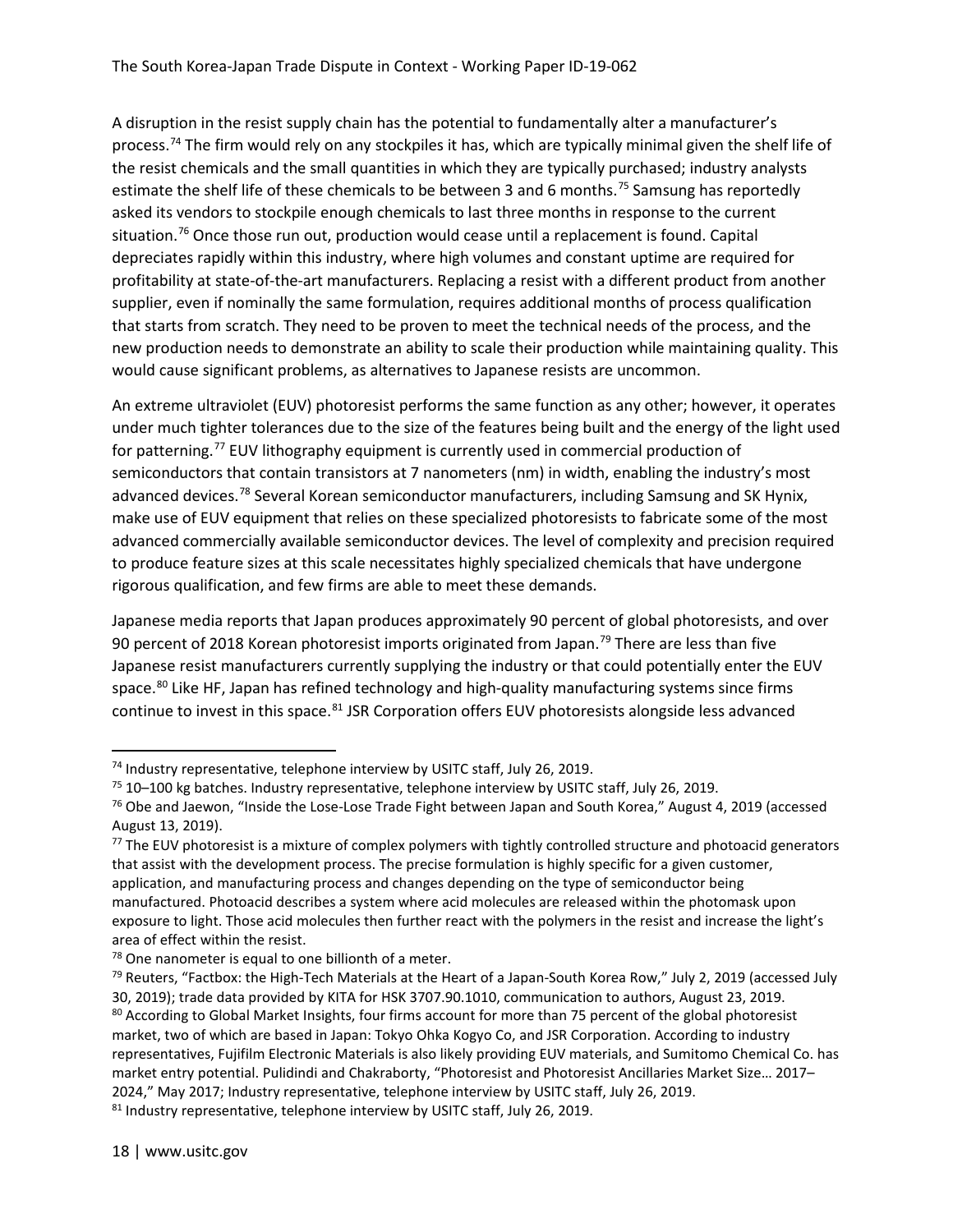technologies, as does Tokyo Ohka Kogyo Company (TOK).<sup>[82](#page-20-0)</sup> Both companies have a manufacturing presence outside of Japan as well, which can more rapidly meet local demand. JSR has semiconductor production sites in the United States, Korea, Taiwan, and Europe.<sup>[83](#page-20-1)</sup> The facility in Europe is a joint venture with IMEC in Belgium, which is dedicated to developing and manufacturing EUV photoresists.<sup>[84](#page-20-2)</sup> TOK manufactures photoresists, but not necessarily EUV photoresists, in Taiwan, the United States, Korea, and the Netherlands.[85](#page-20-3) Fujifilm, Shin-Etsu Chemical Company, and Sumitomo Chemical are all manufacturers of older photoresists in Japan, but they do not advertise EUV technologies among their offerings.<sup>[86](#page-20-4)</sup>

Photoresist manufacturers in Korea are reportedly less advanced and serve older manufacturing nodes. These include Dongjin Semiconductor Company, which manufactures resists at one facility in Balan; Dongwoo Fine Chemicals—a subsidiary of Sumitomo—which operates one facility in Sinheung to supply DRAM and flash memory photoresists; and DuPont Electronic Solutions, which maintains three sites in Hwaseong and Cheonan with Rohm and Haas Electronic Materials Korea LTD.<sup>[87](#page-20-5)</sup>

Firms outside of Asia have, for the most part, ceased developing EUV photoresist technology due to the high capital and R&D costs required to bring a product to market. DuPont stopped R&D on EUV photoresists several years ago, staying at the 193 nm node. EMD Performance Materials, a subsidiary of Merck headquartered in Darmstadt, Germany, also stopped development to focus on other market sectors.<sup>[88](#page-20-6)</sup> Firms like these would require several years to restart R&D and bring production online to meet the needs of the most advanced consumers. There is one alternative in the United States, a startup based in Portland called Inpria that uses tin oxide nanomaterials instead of polymers as the photoresist.<sup>[89](#page-20-7)</sup> The company has received attention and funding from manufacturing equipment and semiconductor firms, although any switch to the technology would have the same qualification and time requirements of switching to a different polymer photoresist.<sup>[90](#page-20-8)</sup>

<span id="page-20-0"></span><sup>82</sup> JSR Corporation, "Electronic Materials" (accessed July 30, 2019); JSR Corporation, "JSR EUV Lithography Materials"; TOK, "Semiconductor Manufacturing Field" (accessed July 30, 2019).

<span id="page-20-1"></span><sup>83</sup> JSR Corporation, "Materials Innovation Corporate Profile."

<span id="page-20-2"></span><sup>84</sup> IMEC, "JSR and imec Formalize Joint Venture for EUV Lithography Resist Solutions," February 22, 2016 (accessed July 30, 2019); JSR Corporation, "EUV Resist Manufacturing Facility Completed," February 2, 2017 (accessed July 30, 2019).

<span id="page-20-3"></span><sup>85</sup> TOK, "Sites Overseas" (accessed July 30, 2019).

<span id="page-20-4"></span><sup>86</sup> Industry representative, telephone interview by USITC staff, July 26, 2019; Fujifilm, "Photoresists" (accessed July 30, 2019); Shin-Etsu, "Lithography" (accessed July 30, 2019); Sumitomo Chemical, "Semiconductor Photoresists and Functional Cleaning Solutions" (accessed July 30, 2019).

<span id="page-20-6"></span><span id="page-20-5"></span><sup>87</sup> Dongjin also has several manufacturing locations in China and Taiwan. Tremblay, "South Korea Is Catching up in Electronics Materials," February 22, 2016; Dongjin, "Materials for Semiconductor" and "Domestic" (accessed July 30, 2019); Dongwoo, "Top Partner in 3E"; DuPont, "Photoresists" and "Global Locations" (accessed July 30, 2019). 88 Industry representative, telephone interview by USITC staff, July 26, 2019; EMD Group, "Photresists for Optimized Patterning Processes" and "Merck KGaA, Darmstadt, Germany Presents New Material Advancements for Next Generation Lithography" (accessed July 30, 2019).

<span id="page-20-7"></span><sup>89</sup> Inpria, "Inpria" (accessed July 30, 2019); McCoy, "Inpria," October 31, 2016.

<span id="page-20-8"></span><sup>90</sup> Merritt, "ASML Invests \$1.9B in Next-Gen EUV," November 3, 2016 (accessed July 30, 2019); Inpria, "EUV Photoresist Pioneer Inpria Raises \$23.5 Million in Series B Funding Led by Samsung Ventures," July 10, 2017 (accessed July 30, 2019).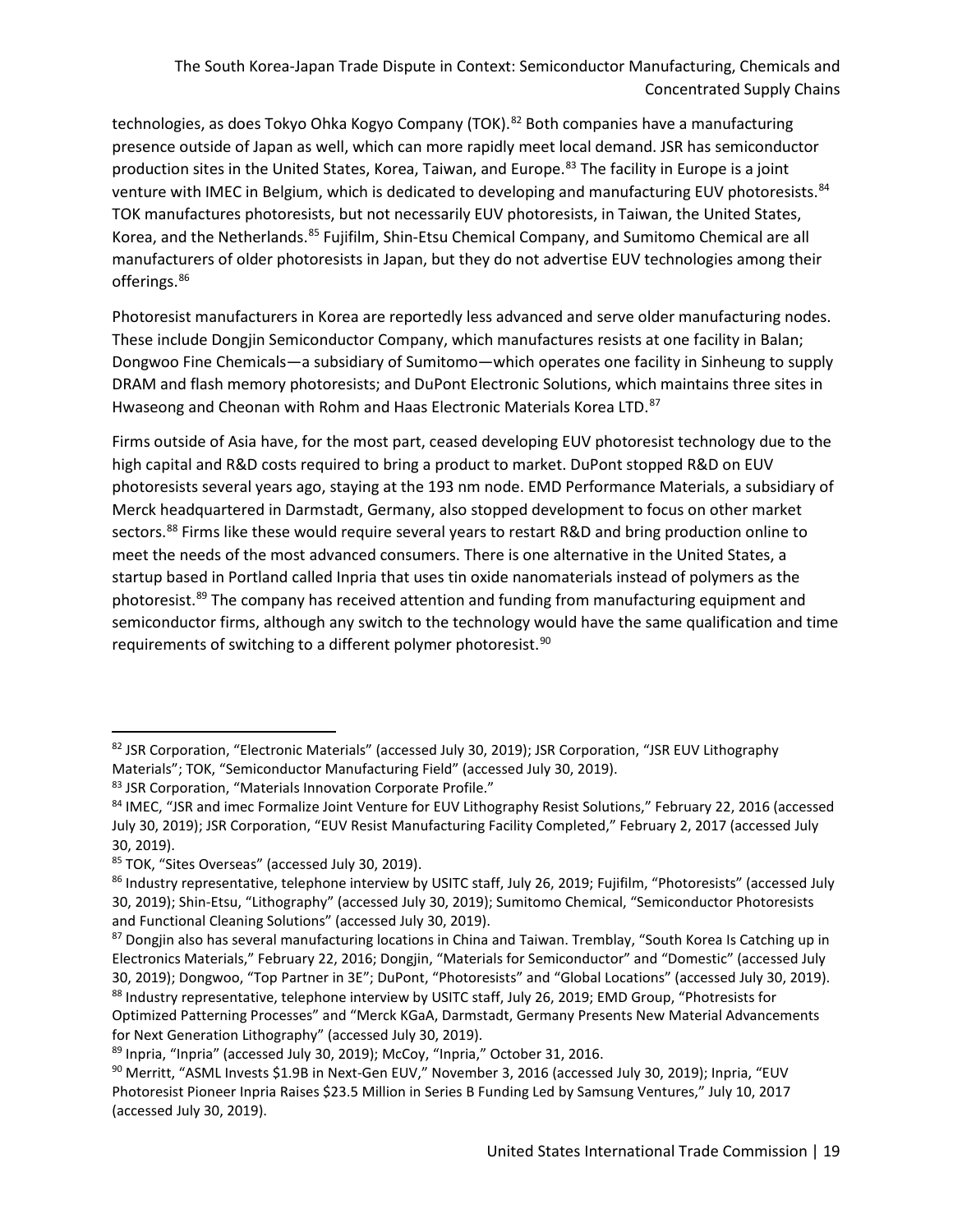# **Short and Long-term Implications of Japan's export control actions**

Industry representatives expect that Japan's export control actions on semiconductor equipment and material can have substantial impacts on Korea's semiconductor industry in the near and medium term.<sup>[91](#page-21-0)</sup> The degree of the impact partly depends on the predictability with which the Japanese companies are able to acquire export licenses. The minimal disruption case is if export licenses are rapidly approved, which will deter production shutdowns. In a scenario where there are licensing delays and production lines have to temporarily mothballed, the Korean industry are likely to seek alternative suppliers, the qualification of which will take several months.<sup>[92](#page-21-1)</sup> The potential overall impact can be significant on the Korean semiconductor firms' bottom lines given the high capital costs of the industry that can ill-afford low process utilization.

### **Direct Production and Trade impacts for Korea**

The direct impact on Korea's semiconductor production and exports depends on the length of the potential shortage of imported chemicals needed for production of semiconductors and display panels. Because a significant portion of semiconductors products are exported to markets outside of Korea, exports figures provide adequate approximations of potential sales losses for Korean producers in case of a production delays or stoppage. In the past year, Korea recorded monthly exports of approximately \$7.7 billion of integrated circuits, and \$0.8 billion in display parts (which accounts for LED and OLED – Table 1). Together, the potential short-term upper-bound monthly impact on Korea's production and exports (assuming a complete production disruption) is about \$8.4 billion.

| <b>Export</b> |                                                              | <b>Monthly</b> | Quarterly  |
|---------------|--------------------------------------------------------------|----------------|------------|
| Code          | <b>Product description</b>                                   | average        | average    |
| 854231        | Processors And Controllers, Electronic Integrated Circuits   | \$1,746.7      | \$5,240.1  |
| 854232        | Memories, Electronic Integrated Circuits                     | \$5,525.0      | \$16,575.0 |
| 854233        | Amplifiers, Electronic Integrated Circuits                   | \$4.5          | \$13.5     |
| 854239        | Electronic Integrated Circuits, Nesoi                        | \$381.4        | \$1,144.1  |
| 854290        | Parts For Electronic Integrated Circuits And Microassemblies | \$21.1         | \$63.2     |
| (a)           | Display parts                                                | \$752.9        | \$2,258.6  |
|               | Total                                                        | \$8,431.5      | \$25,294.5 |

**Table 4** Korea's exports of potentially impacted products (\$ million)

Source: Global Trade Atlas.

Notes: Monthly average based from 12-month data ranging from August 2018 and August 2019 (latest data available). Quarterly average is the monthly average multiplied by 3.

(a) We estimate that display parts are included under the following Korea's export codes: 8517701023, 8517701029, and 8517701090.

Of these products, processors and controllers (HS 854131) and memories (HS 854232) are integrated circuits (IC) likely most directly impacted by a potential shortage of specialized chemicals, which account for 95 percent of Korea's IC exports.

<span id="page-21-0"></span><sup>91</sup> Industry representative, telephone interviews by USITC staff, July 23, July 26, and October 7, 2019.

<span id="page-21-1"></span> $92$  Industry representative, telephone interview by USITC staff, July 23, July 26, and October 7, 2019.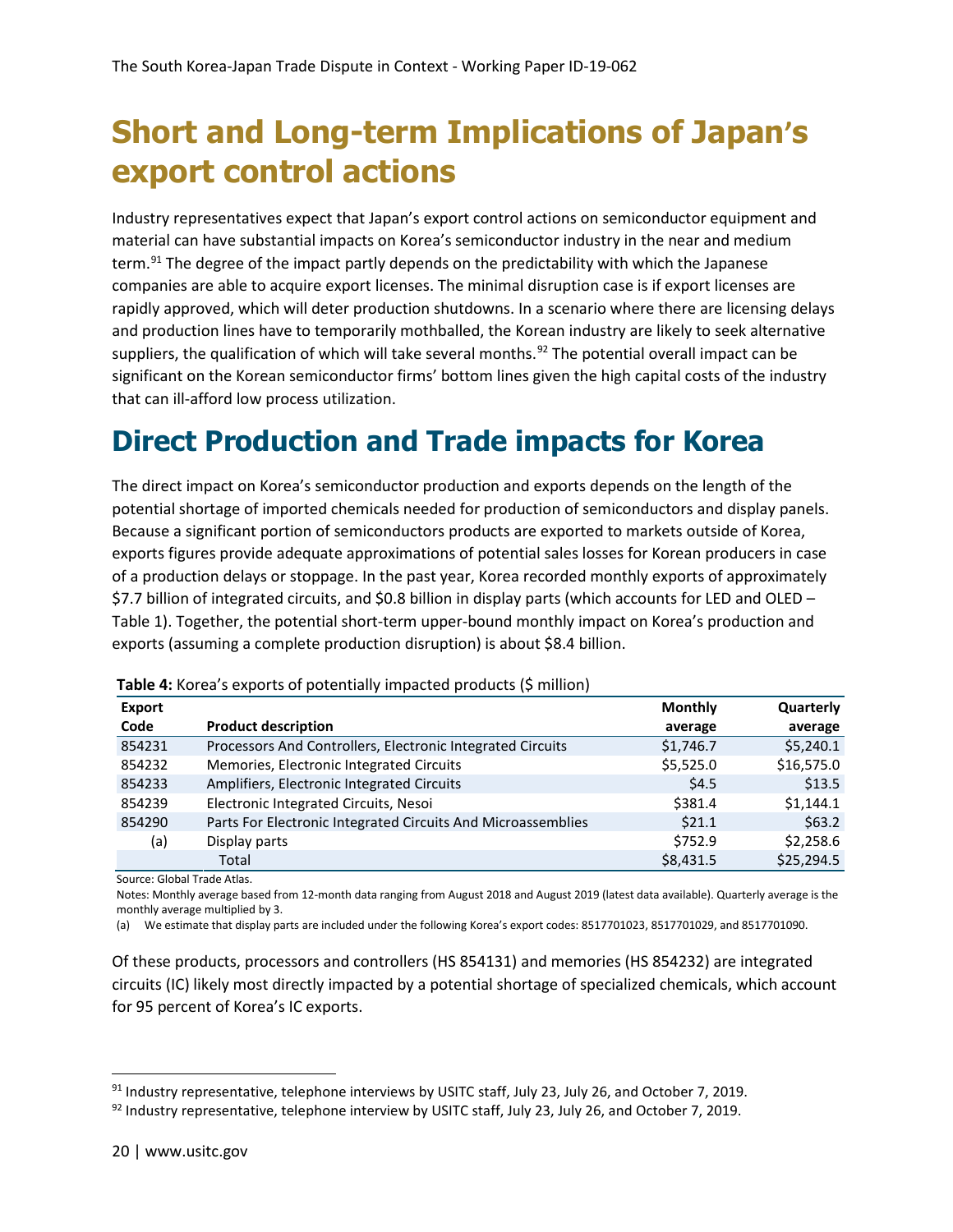Even in the best-case scenario with minimal delays, this action will likely spur long-term changes in Korea.<sup>[93](#page-22-0)</sup> As semiconductors encompass a significant portion of Korean exports (about 19 percent of total Korean exports), this type of supply chain vulnerability will not be tolerated in the long-term.<sup>[94](#page-22-1)</sup> It is likely that there will be increased investment in moving or building some of the capacity for these chemicals to Korea (or seek other import sources) as firms work to ensure they are not in this situation again, although that process could take years to complete.<sup>[95](#page-22-2)</sup> That would, eventually, lead to a major shift in the supply chain as Korean firms may be unlikely to switch back to Japanese suppliers if they are forced to look elsewhere for the necessary products. The Korean government has taken some steps to encourage on-shoring of chemical manufacturing capacity recently by relaxing regulatory requirements for replacements of previously imported substances.<sup>[96](#page-22-3)</sup>

### **Direct Production and Trade impacts for Japan**

The impact on Japanese exporters also depends on the potential length of delays due to export control licensing procedures. Korea imported on average about \$33.6 million monthly in the listed chemicals related to semiconductor manufacturing from Japan in the past year (Table 5). This figure provides an approximate upper-bound monthly impact on Japanese exporters for disruptions in their exports. Unlike semiconductor producers in Korea where production could suffer acutely by a potential lack of necessary inputs, chemical producers in Japan could potentially redirect their exports to other consuming markets, including China, Taiwan, and the United States.

|             |                                                                                             | <b>Monthly</b> | Quarterly |
|-------------|---------------------------------------------------------------------------------------------|----------------|-----------|
| Import code | <b>Tariff Line Description</b>                                                              | average        | average   |
| 2811111000  | Hydrogen Flouride                                                                           | \$5.3          | \$15.9    |
| 3707901010  | Photoresist                                                                                 | \$26.1         | \$78.2    |
| 3911909000  | Flourinated Polyimides - Powder                                                             | \$2.2          | \$6.7     |
| 3920999010  | Polyimides Film, For Manufacturing Printed Circuit Board With<br>The Function Of Lead Frame | \$2.2          | \$6.7     |
|             | Total                                                                                       | \$33.6         | \$100.7   |

**Table 5** Korea's imports of potentially impacted chemicals from Japan (\$ million)

Source: Global Trade Atlas; KITA.

Note: Monthly average is based on August 2018 to August 2019 data (latest available); Quarterly average is the monthly average times three.

How quickly Japanese exporters can find alternative buyers depends on the level of customization associated with individual chemical products and the demand outside of Korea. For some highly customized products, particularly photoresist for EUV applications, alternative buyers in the short-term may not exist. At the very least, assuming that alternative buyers are available outside of Korea, Japanese exporters are likely to face some price declines due to temporary over-supply.

<span id="page-22-0"></span><sup>93</sup> Industry representative, telephone interview by USITC staff, July 23, July 26, and October 7, 2019.

<span id="page-22-1"></span><sup>94</sup> According to Global Trade Atlas, Korea's exports of products under HS8541 and HS8542 accounted for \$115.8 in 2018. Korea exported \$604.9 billion for all products in 2018. Industry representative, telephone interview by USITC staff, October 7, 2019.

<span id="page-22-2"></span><sup>&</sup>lt;sup>95</sup> Industry representative, telephone interview by USITC staff, July 23, 2019; Tremblay, "South Korea Is Catching up in Electronics Materials," February 22, 2016.

<span id="page-22-3"></span><sup>&</sup>lt;sup>96</sup> Kang, "How to Comply with K-REACH Strategically?" September 4, 2019; Song, "South Korea Groups See Supply [Chain Boost in Trade War With Japan.](https://www.ft.com/content/644ecb2e-ddad-11e9-9743-db5a370481bc)" September 24, 2019.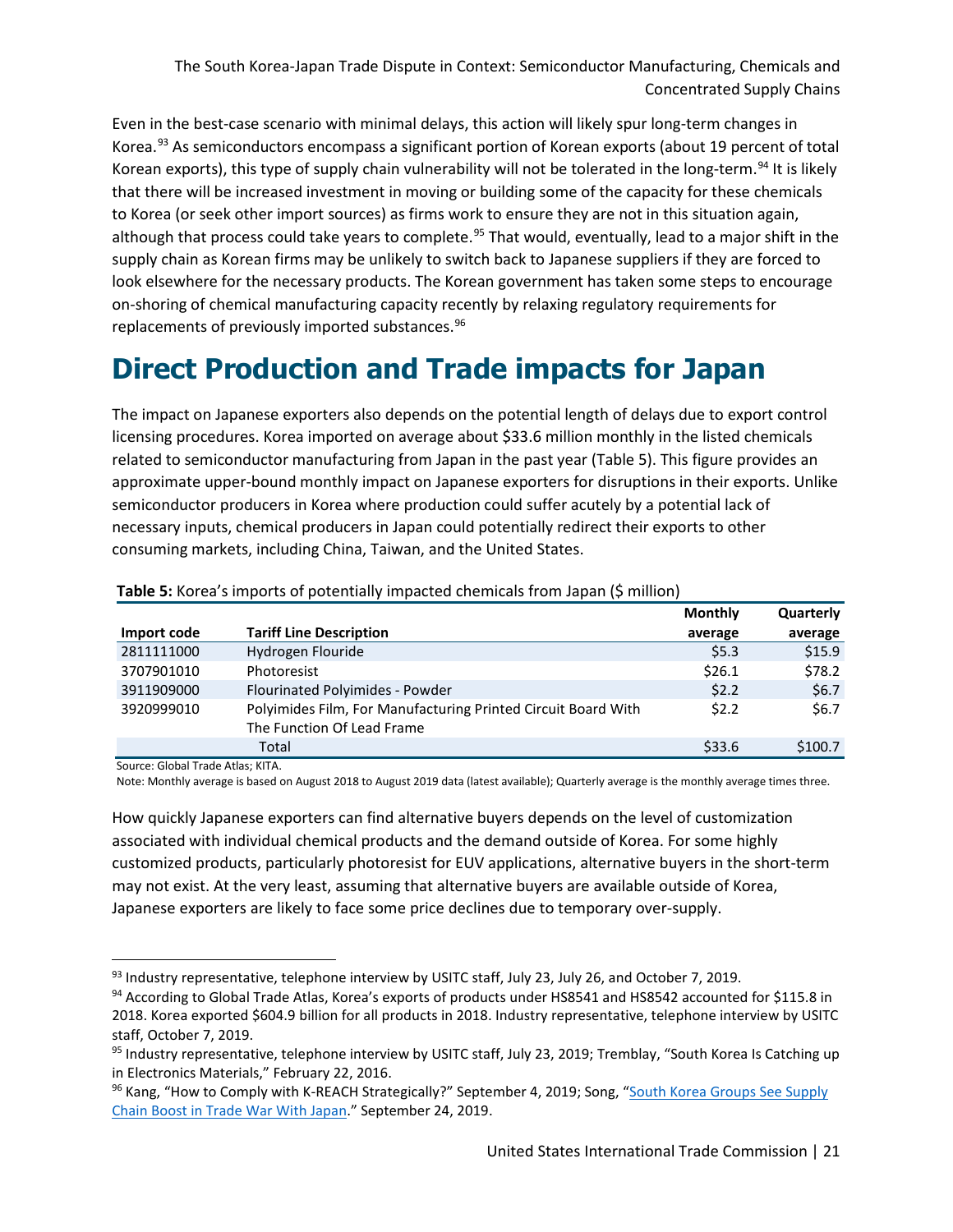### **Short and Long-term Adjustments**

In the short-term, while Japanese chemicals exporters potentially face reduced exports to Korea, in comparison Korean semiconductor producers face a much larger magnitude of production/export losses. On a monthly average, Korea imported \$33.6 million value of related chemicals, while exporting \$8.4 billion value of semiconductor and display parts that rely on these imported chemicals for their production. If supply disruptions were to occur, the short-term export loss for Korean semiconductor producers are approximately 250 times that of Japanese chemical exporters.

In the long-term however, because Korean semiconductor producers face incentives to reduce supply chain risks by diversifying their chemical supplies with domestic and non-Japanese suppliers, Japanese chemical producers could lose out on the Korean export market, which is among the leading and fastest growing semiconductor producing countries.

### **Short term Trade Trends**

Because trade data is limited to only two months since the announcement of Japan's actions, we do not attempt to identify or isolate definitive impacts of Japan's trade actions with trade data. However, some unusual trends in Korea's monthly imports of from Japan can be observed. Korea's monthly imports of photoresist from Japan averaged \$25 million in 2018, but imports almost doubled in July 2019 to \$45 million before decreasing to \$29 million in August 2019 (figure 10). The average import prices (value/quantity) stayed relatively stable during July and August 2019. This spike in July imports suggest a possibility that importing firms are stockpiling Japanese photoresist chemicals due to uncertainty about future supply.



**Figure 10** Korea's monthly imports of photoresist chemicals from Japan (\$M)

Source: Global Trade Atlas.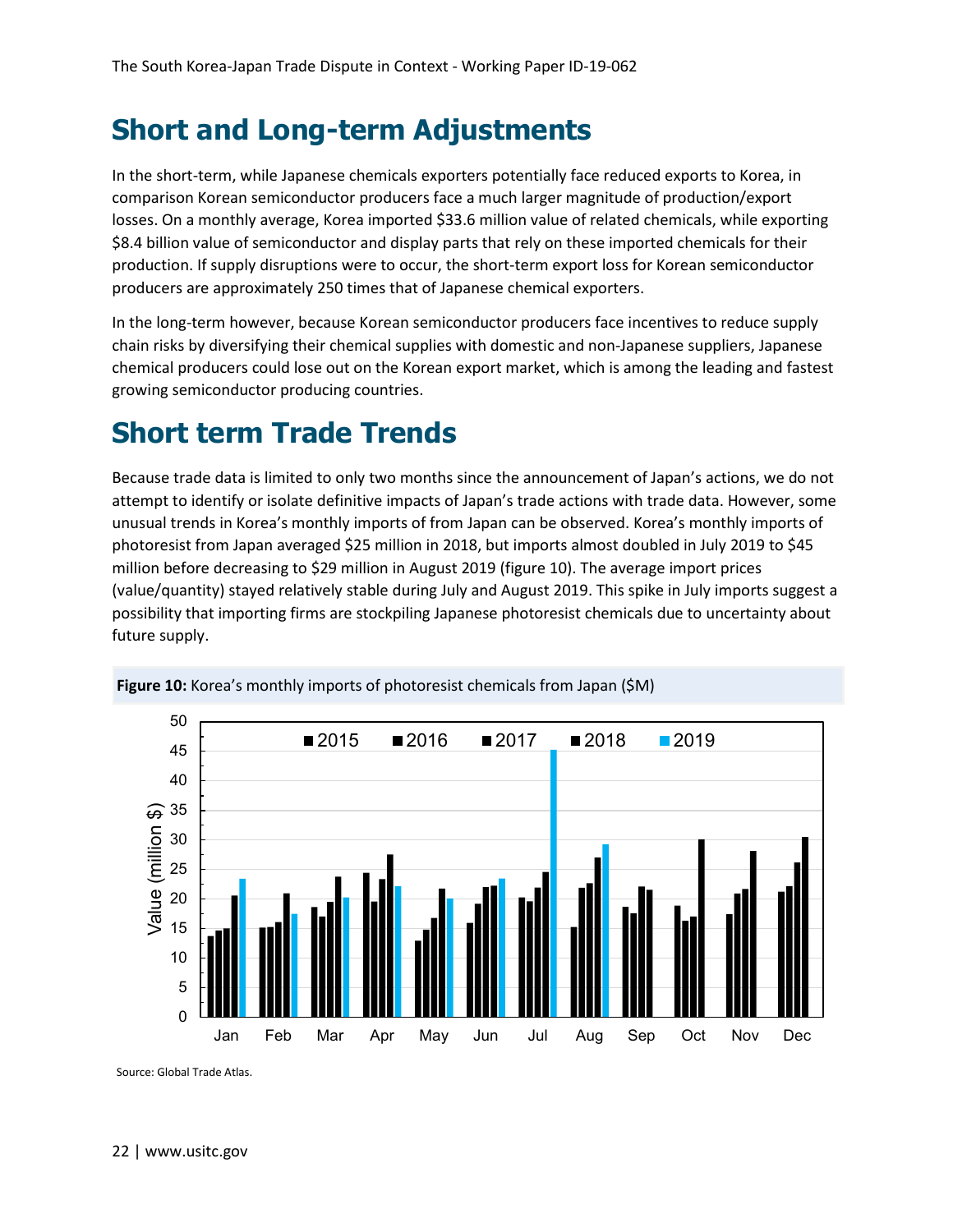The South Korea-Japan Trade Dispute in Context: Semiconductor Manufacturing, Chemicals and Concentrated Supply Chains

Korea's imports of hydrogen fluoride from Japan showed an opposite trend, as imports from Japan dropped from a monthly average of \$5.6 million in 2018 to slightly less than \$1.0 million in July 2019 and \$0.0 million in August 2019 (figure 11). This immediate monthly drop in imports from Japan was only partially offset by a modest increase of imports from Taiwan, which increased from \$0.4 million in June 2019 to \$1.1 million in July and \$2.6 million in August. Overall, Korean imports of hydrogen fluoride decreased substantially in July and August 2019, suggesting a potential combination of consumption of existing stockpiles, increased consumption of domestically produced chemicals, or decreased overall consumption.





Source: Global Trade Atlas.

The pattern of Korea's monthly imports of fluorinated polyimides from Japan remained relatively stable in July and August 2019 compared to previous years (Figure 12).<sup>[97](#page-24-0)</sup> The different patterns of short-term trade among the three chemicals categories is likely a reflection of substitutability, relative reliance on Japanese imports, and storage capacity of these chemicals for importing firms in Korea.

<span id="page-24-0"></span><sup>&</sup>lt;sup>97</sup> The import code for fluorinated polyimides captures a broader basket category, potentially muting the immediate trade patterns compared to the other two chemicals categories analyzed in this section.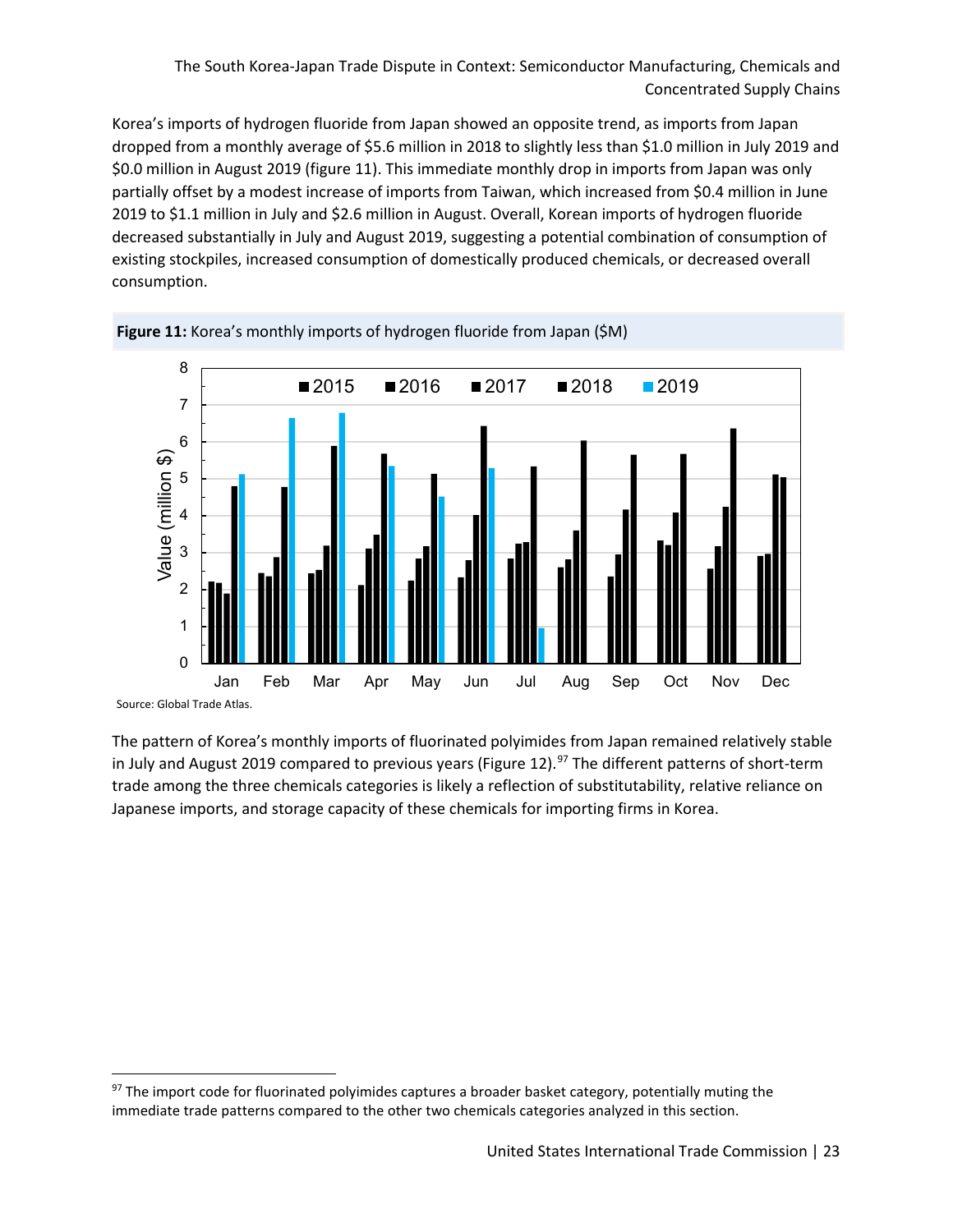

**Figure 12** Korea's monthly imports of fluorinated polyimides from Japan (\$M)

Source: Global Trade Atlas.

### **Impacts on Other the United States and Countries**

Japan's export controls on semiconductor materials and equipment are likely to affect other countries as well, either directly or indirectly. Some firms would likely benefit from a shutdown of Korean capacity, namely TSMC (Taiwan) and Intel (United States), which would still have access to the Japanese EUV photoresists to produce the most advanced chips. Producers that compete with Korean chipmakers, like Micron (United States), are likely to benefit from at least some short-term price and demand increases in specific semiconductor products. Similarly, foundries that compete with Korean chipmakers (particularly TSMC) could potentially benefit from increased demand for their foundry services. Companies like Apple (United States) which manufactures its chips exclusively in Taiwan, would be unaffected.

However, companies like Nvidia (United States) that partner with a Korean foundry to produce chips, and all of the downstream producers that use Korea-made chips in their products—including cell phones, displays, and TVs—could be in a crunch as their supply chains are disrupted. They would have to find alternate sources so they can continue to build products, a process that would, again, take a substantial amount of time (months to years depending on the product) to ensure the replacements meet specification.

In the short-term, China is unlikely to be able to capitalize on the dispute to gain further foothold in the global microelectronics value chain because its chemicals industry is not likely to be able to produce the kind of high-quality inputs required by state-of-the-art chip production.<sup>[98](#page-25-0)</sup> It would, however, provide

<span id="page-25-0"></span><sup>98</sup> According to industry sources, firms are reluctant to build state-of-the-art chemical facilities in China due to fears of intellectual property theft. Industry representative, telephone interview by USITC staff, July 23, 2019.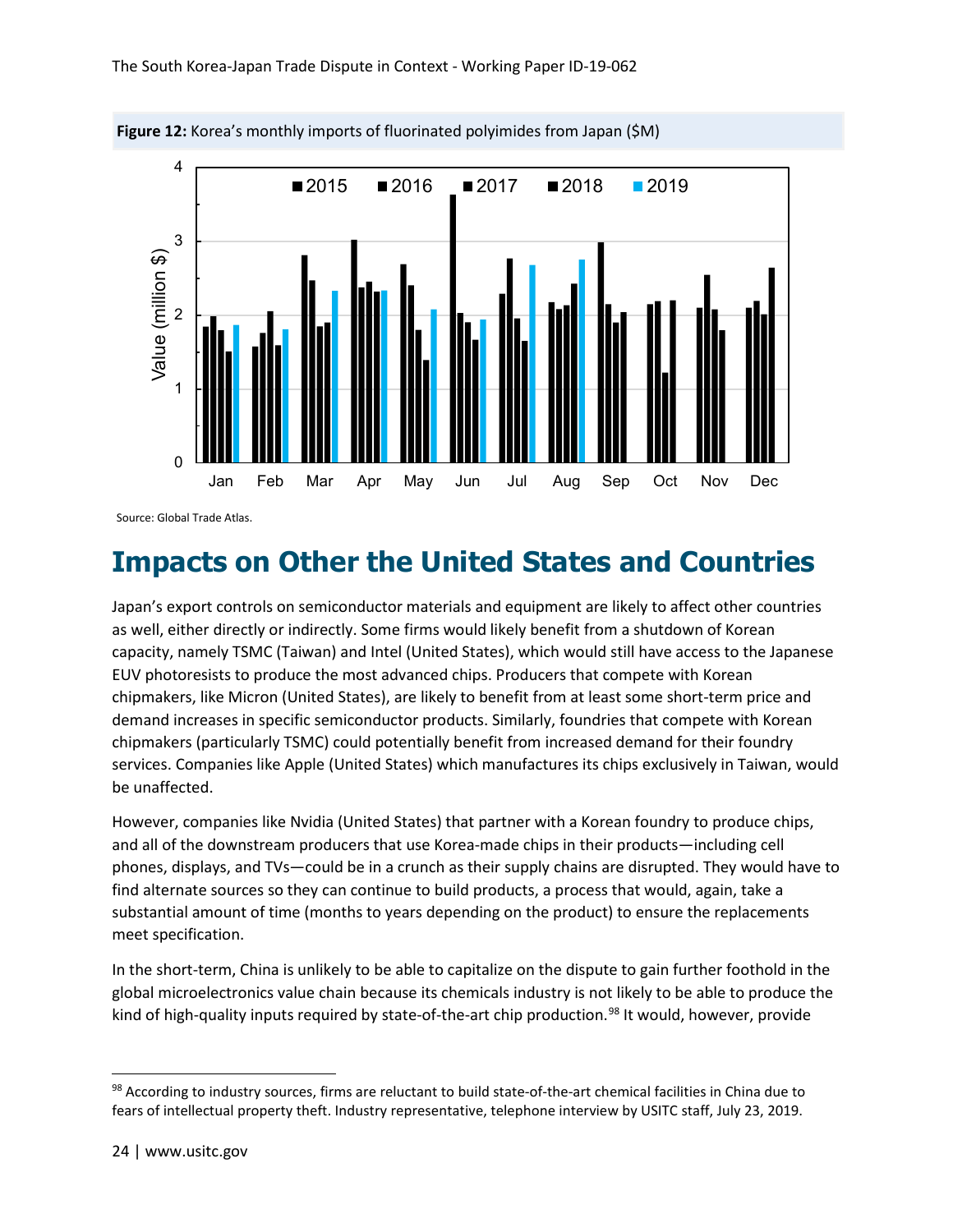additional incentives to their already stated goals of self-sufficiency in their domestic semiconductor production.

The Japanese export controls may also create additional challenges in identifying potential bottlenecks within the semiconductor supply chain for the global industry, including in the United States. While there have been publicly expressed discussions and concerns within the U.S. government about chip manufacturing, comparatively little attention has been given to the chemical supply chains.<sup>[99](#page-26-0)</sup> For example, the U.S. Department of the Interior assembled a list of critical minerals and cited the use of some in electronics as an important consideration.<sup>[100](#page-26-1)</sup> While fluorspar is on that list, the fact that the majority of semiconductor grade HF comes from a handful of firms in one country poses challenging considerations regarding finished chemical products in addition to sourcing raw materials. The fact that Japan's export controls have the potential to shut down substantial production in another country emphasizes the risks involved in dealing with such a concentrated grouping of critical chemicals suppliers. The semiconductor industry and related policy makers may now be required to consider the full chemical supply chains for potential disruptions, whether policy driven or the result of natural disasters.

# **Conclusion: A new type of risk in semiconductor supply chains**

The semiconductor industry of the past three decades has been characterized by its globalized production processes with fewer firms specialized in their portions of the supply chain. For the most part, the industry has relied on predictable and low trade costs to maintain supply chain efficiencies. The recent trade tensions between Japan and Korea pose unique challenges as it risks the availability of specialized and necessary chemicals that are not easily substitutable without imports.

Our paper argued that these risks are likely to force firms in the industry to make investment and sourcing decisions related to specialized chemicals that are otherwise counter-intuitive. There are no clear winners, and strong supplier-customer relationships face an uncertain future. Japanese firms with clear competitiveness in the manufacturing of these chemicals risk losing customers in a market where there are currently no obvious alternative buyers. Korean firms with clear competitiveness in semiconductor manufacturing may be forced to invest in or source from alternative sources that are inferior to their current sources. New firms that may enter the market as alternative chemicals suppliers face uncertain investment decisions in a highly capital intensive industry. These political tensions may last months, while several years may be necessary for them to catch up to the level of incumbents' manufacturing efficiency and quality.<sup>[101](#page-26-2)</sup>

These actions have the potential to become an ongoing risk in the semiconductor supply chain for Japan and Korea, with consequences for the global semiconductor industry, industries that supply to

<span id="page-26-0"></span> $99$  The U.S. Department of Defense has been engaged in this area for the past several years due to concerns over the source of components and intellectual property theft, but with a focus on manufacturing chips, not chemicals. United States Department of Defense, "Trusted and Assured Microelectronics" (accessed August 2, 2019). 100 United States Geological Survey, "Interior Releases 2018's Final List of 35 Minerals Deemed Critical to U.S. National Security and the Economy," May 18, 2018 (accessed August 2, 2019).

<span id="page-26-2"></span><span id="page-26-1"></span><sup>&</sup>lt;sup>101</sup> Song, Jung-a, ["South Korea Groups See Supply Chain Boost in Trade War with Japan.](https://www.ft.com/content/644ecb2e-ddad-11e9-9743-db5a370481bc)" September 24, 2019.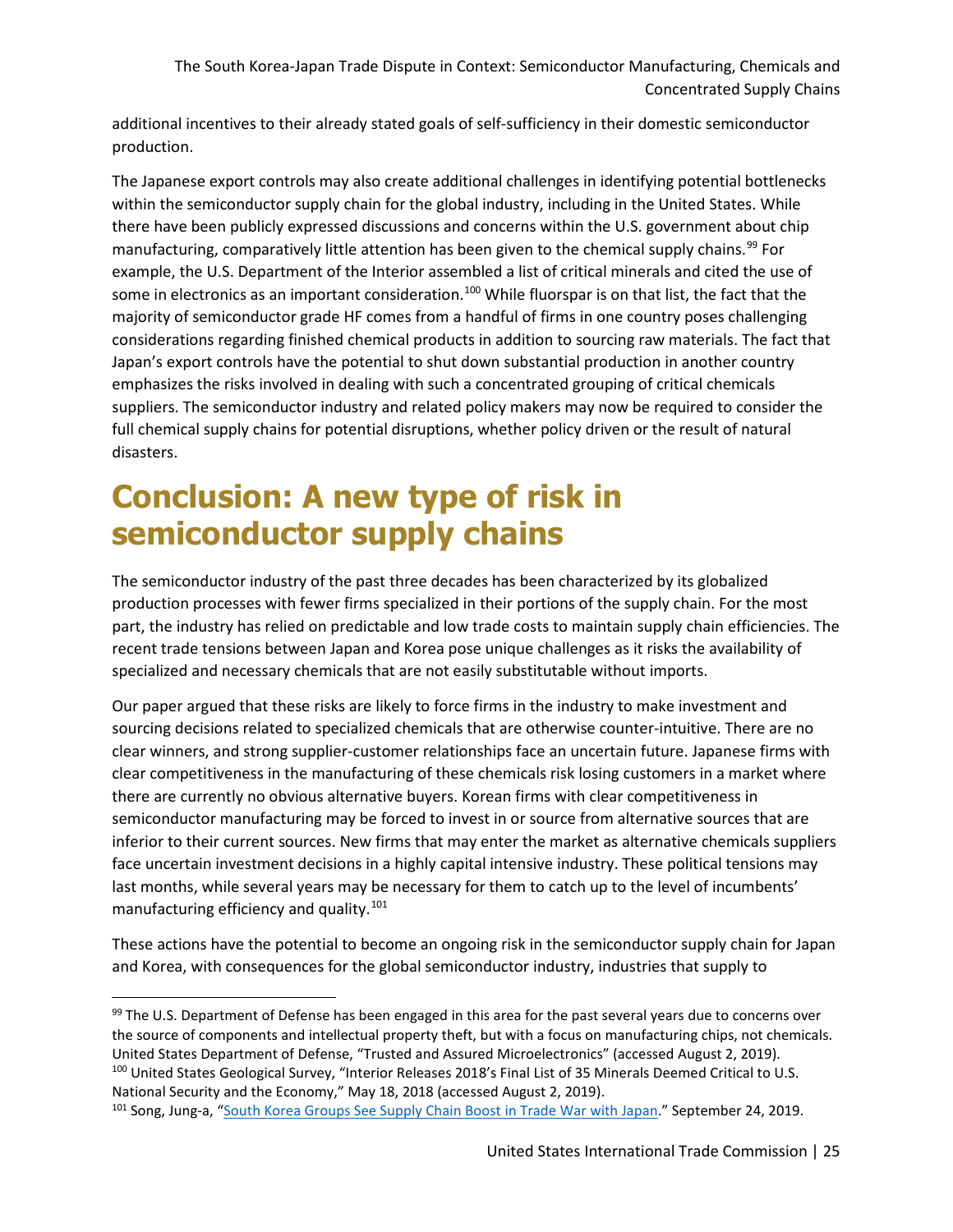semiconductor manufacturers, and wider electronics industries that rely on semiconductors as inputs.<sup>[102](#page-27-0)</sup> If these supply chain risks stemming from seemingly unresolved and unrelated bilateral political tensions continue, difficult and costly trade and investment decisions may be unavoidable.

<span id="page-27-0"></span><sup>&</sup>lt;sup>102</sup> One analyst suggests a "potential decoupling of the two countries in the semiconductor industry..." Park, June. ["Semiconductor tech war underlies the Japan-South Trade Dispute,"](https://www.eastasiaforum.org/2019/09/24/semiconductor-tech-war-underlies-the-japan-south-korea-trade-dispute/) East Asia Forum, September 24, 2019.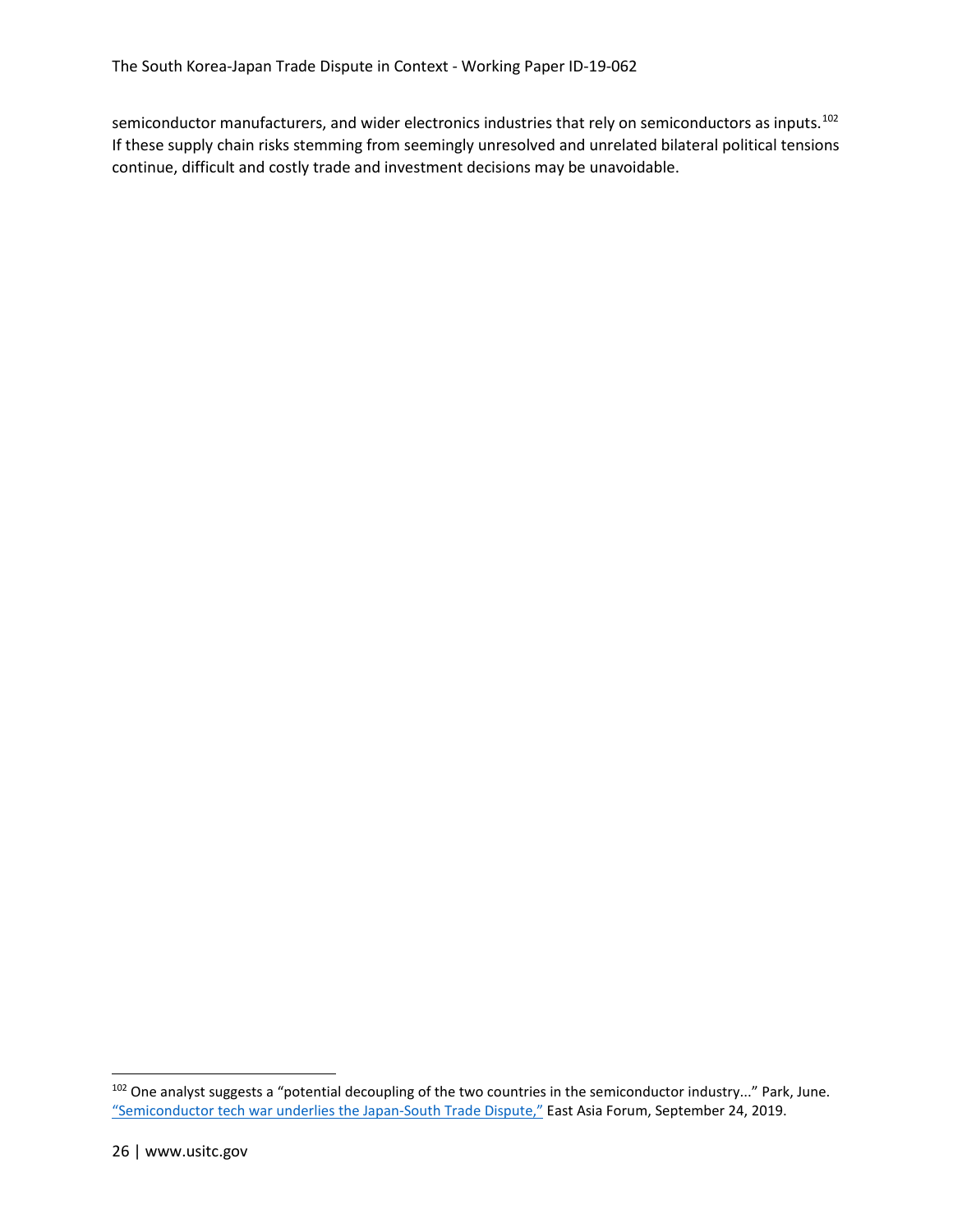# **Bibliography**

Amsden, A., H. Asia's Next Giant: South Korea and Late Industrialization. Oxford University Press, 1989.

- Arirang. "Seoul and Tokyo Fail to Narrow Differences on Japan's Trade Restrictions on Seoul." August 1, 2019. [http://www.arirang.com/News/News\\_View.asp?nseq=241842](http://www.arirang.com/News/News_View.asp?nseq=241842) (accessed August 1, 2019).
- Asahi Kasei. "Photosensitive Polyimide/PBO PIMEL." [https://www.asahi-kasei.co.jp/ake](https://www.asahi-kasei.co.jp/ake-mate/pimel/en/semiconductor/pimel/products.html)[mate/pimel/en/semiconductor/pimel/products.html](https://www.asahi-kasei.co.jp/ake-mate/pimel/en/semiconductor/pimel/products.html) (accessed July 30, 2019).
- Bauer, H., S. Burghardt, S. Tandon, F. Thalmayr. "Memory: Are Challenges Ahead?" March 2016. [https://www.mckinsey.com/industries/semiconductors/our-insights/memory-are-challenges](https://www.mckinsey.com/industries/semiconductors/our-insights/memory-are-challenges-ahead)[ahead](https://www.mckinsey.com/industries/semiconductors/our-insights/memory-are-challenges-ahead) (accessed August 29, 2019).
- Bhayana, A. "Foosung Co Gets Big Orders for Hydrogen Fluoride from South Korean Electronics Giants." July 18, 2019. [http://factsight.org/2019/07/foosung-co-gets-big-orders-for-hydrogen-fluoride](http://factsight.org/2019/07/foosung-co-gets-big-orders-for-hydrogen-fluoride-from-south-korean-electronics-giants/)[from-south-korean-electronics-giants/](http://factsight.org/2019/07/foosung-co-gets-big-orders-for-hydrogen-fluoride-from-south-korean-electronics-giants/) (accessed July 26, 2019).
- Central Glass. "Hydrofluoric Acid.[" http://www.cgc](http://www.cgc-jp.com/products/search_category/chemicals/hydrofluoricacid.html)[jp.com/products/search\\_category/chemicals/hydrofluoricacid.html](http://www.cgc-jp.com/products/search_category/chemicals/hydrofluoricacid.html) (accessed July 26, 2019).
- Cho, D., D. Kim, and D. K. Rhee. "Latecomer Strategies: Evidence from the Semiconductor Industry in Japan and Korea." *Organization Science* 9, no. 4 (August 1998): 489–505. [https://doi.org/10.1287/orsc.9.4.489.](https://doi.org/10.1287/orsc.9.4.489)
- Cho, M. "Japan Approves Second Material for Samsung Export: Report." August 30, 2019. <https://www.zdnet.com/article/japan-approves-second-material-for-samsung-export-report/> (accessed August 30, 2019).
- CISTEC. "Overview of Japan's Export Controls (4<sup>th</sup> Edition)." June 2015. [http://www.cistec.or.jp/english/export/Overview4th.pdf.](http://www.cistec.or.jp/english/export/Overview4th.pdf)
- Daikin Chemicals. "6FDA, Others.[" https://www.daikinchemicals.com/solutions/products/fine](https://www.daikinchemicals.com/solutions/products/fine-chemicals-and-intermediates/intermediates_6fda_others.html)[chemicals-and-intermediates/intermediates\\_6fda\\_others.html](https://www.daikinchemicals.com/solutions/products/fine-chemicals-and-intermediates/intermediates_6fda_others.html) (accessed July 30, 2019).
- Daikin. "Semicon Etching Agents." [https://www.daikinchemicals.com/solutions/products/semicon](https://www.daikinchemicals.com/solutions/products/semicon-etching-agents.html)[etching-agents.html](https://www.daikinchemicals.com/solutions/products/semicon-etching-agents.html) (accessed July 26, 2019).
- Dongjin. "Domestic."<https://www.dongjin.com/en/company/about01.php> (accessed July 30, 2019).
- Dongjin. "Materials for Semiconductor." <https://www.dongjin.com/en/product/product01.php?depth2=20> (accessed July 30, 2019).
- Dongwoo. "Top Partner in 3E." [https://www.sumikamaterials.com/wp](https://www.sumikamaterials.com/wp-content/uploads/2019/03/DWFC-Brochure-small.pdf)[content/uploads/2019/03/DWFC-Brochure-small.pdf.](https://www.sumikamaterials.com/wp-content/uploads/2019/03/DWFC-Brochure-small.pdf)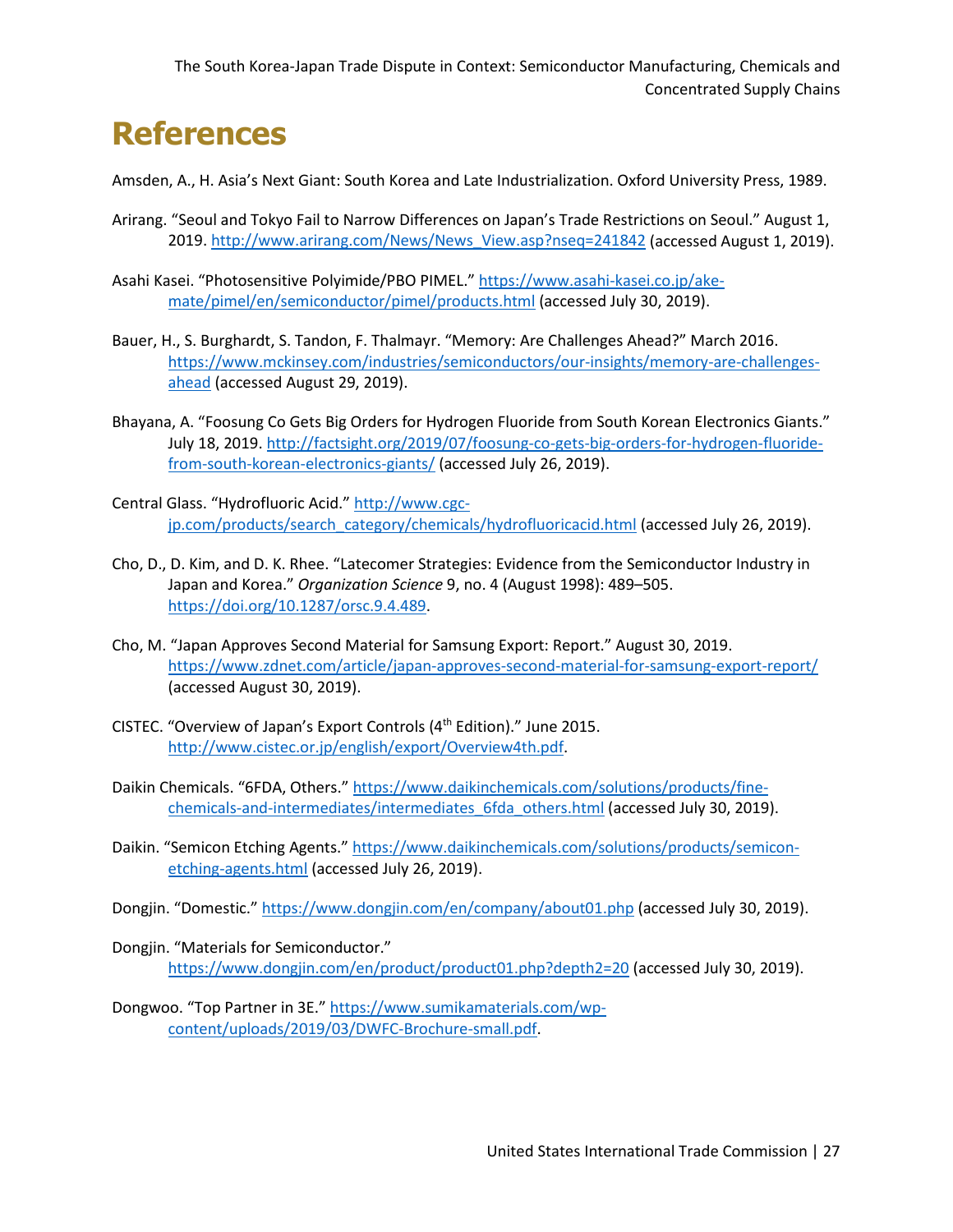The South Korea-Japan Trade Dispute in Context - Working Paper ID-19-062

- Dorsch, J. "Neon Gas Skyrockets: Ukraine or China?" September 18, 2015. <https://electronics360.globalspec.com/article/5742/neon-gas-skyrockets-ukraine-or-china> (accessed October 7, 2019).
- DuPont. "6-FDA Technical Information." October 26, 2006. [http://www2.dupont.com/FluoroIntermediates/en\\_US/assets/downloads/6FDA\\_techsheet.pdf.](http://www2.dupont.com/FluoroIntermediates/en_US/assets/downloads/6FDA_techsheet.pdf)
- DuPont. "Global Locations." [https://www.dupont.com/locations.html#Asia%20Pacific](https://www.dupont.com/locations.html) (accessed July 30, 2019).
- DuPont. "Photoresists.[" https://www.dupont.com/electronic-materials/litho-photoresists.html](https://www.dupont.com/electronic-materials/litho-photoresists.html) (accessed July 30, 2019).
- EMD Group. "Merck KGaA, Darmstadt, Germany Presents New Material Advancements for Next Generation Lithography." [https://www.emdgroup.com/en/news/next-generation-lithography-](https://www.emdgroup.com/en/news/next-generation-lithography-15-02-2016.html)[15-02-2016.html](https://www.emdgroup.com/en/news/next-generation-lithography-15-02-2016.html) (July 30, 2019).
- EMD Group. "Photoresists for Optimized Patterning Processes." <https://www.emdgroup.com/en/expertise/displays/solutions/photoresist-materials.html> (accessed July 30, 2019).
- Foosung. "Chemical/Environment."<http://www.foosung.com/eng/affiliate/affiliate01.asp> (accessed July 26, 2019).
- [Foreign Exchange and Foreign Trade Law] Law No. 228 of Dec. 1, 1949. [https://www.steptoe.com/assets/attachments/4066.pdf.](https://www.steptoe.com/assets/attachments/4066.pdf)
- Formosa Daikin Advanced Chemicals Co. "Company Profile." [http://www.fdac.com.tw/en/about\\_us.html](http://www.fdac.com.tw/en/about_us.html) (accessed July 26, 2019).

#### Fujifilm. "Photoresists."

[https://www.fujifilmusa.com/products/semiconductor\\_materials/photoresists/index.html](https://www.fujifilmusa.com/products/semiconductor_materials/photoresists/index.html) (accessed July 30, 2019).

#### Fujifilm. "Polyimides and PBO's."

[https://www.fujifilmusa.com/products/semiconductor\\_materials/polymides-and](https://www.fujifilmusa.com/products/semiconductor_materials/polymides-and-pbos/index.html)[pbos/index.html](https://www.fujifilmusa.com/products/semiconductor_materials/polymides-and-pbos/index.html) (accessed July 30, 2019).

Fukuda, H. et al. "Rare Resources Supply Crisis and Solution Technology for Semiconductor Manufacturing." Proc. SPIE 9780, Optical Microlithography XXIX, 97801J (March 2016).

Government of Canada. "Consolidated TPP Text – Chapter 2 – National Treatment and Market Access for Goods." June 28, 2018[. https://www.international.gc.ca/trade-commerce/trade-agreements](https://www.international.gc.ca/trade-commerce/trade-agreements-accords-commerciaux/agr-acc/tpp-ptp/text-texte/02.aspx?lang=eng)[accords-commerciaux/agr-acc/tpp-ptp/text-texte/02.aspx?lang=eng](https://www.international.gc.ca/trade-commerce/trade-agreements-accords-commerciaux/agr-acc/tpp-ptp/text-texte/02.aspx?lang=eng) (accessed August 29, 2019).

Hall, J. "Overview of the Semiconductor Capital Equipment Industry." January 15, 2019. [https://seekingalpha.com/article/4233606-overview-semiconductor-capital-equipment](https://seekingalpha.com/article/4233606-overview-semiconductor-capital-equipment-industry)[industry.](https://seekingalpha.com/article/4233606-overview-semiconductor-capital-equipment-industry)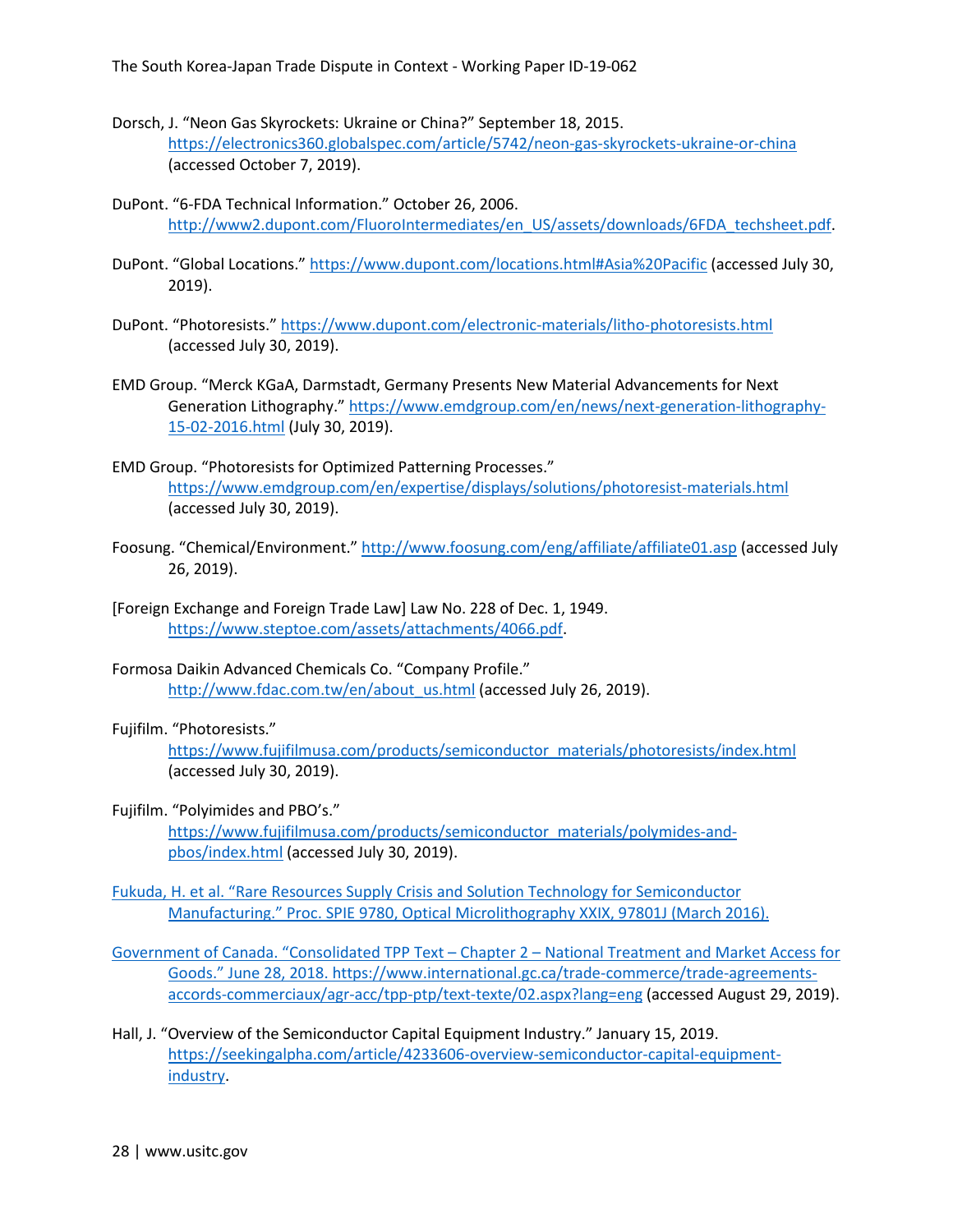The South Korea-Japan Trade Dispute in Context: Semiconductor Manufacturing, Chemicals and Concentrated Supply Chains

- Han, J., Y. "Samsung to Apply EUV to 1z DRAM Mass Production for First Time." June 13, 2019. <http://en.thelec.kr/news/articleView.html?idxno=372> (accessed August 29, 2019).
- HD MicoSystems. "Liquid Polyimides & PBO Precursors." [http://www.hdmicrosystems.com/ec/liquid](http://www.hdmicrosystems.com/ec/liquid-polyimides-and-pbo-precursors/home.html)[polyimides-and-pbo-precursors/home.html](http://www.hdmicrosystems.com/ec/liquid-polyimides-and-pbo-precursors/home.html) (accessed July 30, 2019).
- Herh, M. "LG Display Testing Taiwanese and Chinese Hydrofluoric Acid." July 10, 2019. <http://www.businesskorea.co.kr/news/articleView.html?idxno=33740> (accessed July 26, 2019).
- IC Insights. "Taiwan Maintains the Largest Share of Global IC Wafer Fab Capacity." February 14, 2019. [http://www.icinsights.com/news/bulletins/Taiwan-Maintains-The-Largest-Share-Of-Global-IC-](http://www.icinsights.com/news/bulletins/Taiwan-Maintains-The-Largest-Share-Of-Global-IC-Wafer-Fab-Capacity/)[Wafer-Fab-Capacity/](http://www.icinsights.com/news/bulletins/Taiwan-Maintains-The-Largest-Share-Of-Global-IC-Wafer-Fab-Capacity/) (accessed August 29, 2019).
- IC Insights. "Top-15 Semiconductor Suppliers' Sales Fall by 18% in 1H19." August 20, 2019. [http://www.icinsights.com/news/bulletins/Top15-Semiconductor-Suppliers-Sales-Fall-By-18-In-](http://www.icinsights.com/news/bulletins/Top15-Semiconductor-Suppliers-Sales-Fall-By-18-In-1H19/)[1H19/.](http://www.icinsights.com/news/bulletins/Top15-Semiconductor-Suppliers-Sales-Fall-By-18-In-1H19/)
- IHS Markit, Global Trade Atlas database (accessed various dates).
- IMEC. "JSR and imec Formalize Joint Venture for EUV Lithography Resist Solutions." February 22, 2016. [https://www.imec-int.com/en/articles/sr-and-imec-formalize-joint-venture-for-euv-lithography](https://www.imec-int.com/en/articles/sr-and-imec-formalize-joint-venture-for-euv-lithography-resist-solutions)[resist-solutions](https://www.imec-int.com/en/articles/sr-and-imec-formalize-joint-venture-for-euv-lithography-resist-solutions) (accessed July 30, 2019).
- Inpria. "EUV Photoresist Pioneer Inpria Raises \$23.5 Million in Series B Funding Led by Samsung Ventures." July 10, 2017[. http://www.inpria.com/news/euv-photoresist-pioneer-inpria-raises-](http://www.inpria.com/news/euv-photoresist-pioneer-inpria-raises-23-5-million-in-series-b-funding-led-by-samsung-ventures)[23-5-million-in-series-b-funding-led-by-samsung-ventures](http://www.inpria.com/news/euv-photoresist-pioneer-inpria-raises-23-5-million-in-series-b-funding-led-by-samsung-ventures) (accessed July 30, 2019).
- Inpria. "Inpria.[" https://www.inpria.com/](https://www.inpria.com/) (accessed July 30, 2019).
- Irwin, D. A. "The U.S.-Japan Semiconductor Trade Conflict." In *The Political Economy of Trade Protection*, edited by Anne O. Krueger, 5–14. University of Chicago Press, 1996. [http://www.nber.org/chapters/c8717.pdf.](http://www.nber.org/chapters/c8717.pdf)
- Irwin, D. A., and P. J. Klenow. "Learning-by-Doing Spillovers in the Semiconductor Industry." *Journal of Political Economy* 102, no. 6 (December 1994): 1200–1227. [https://www.jstor.org/stable/2138784.](https://www.jstor.org/stable/2138784)
- Japan e-Gov. "Public Comment: Result Notice Item Details for Proposal number 595119079." [https://search.e](https://search.e-gov.go.jp/servlet/Public?CLASSNAME=PCMMSTDETAIL&id=595119079&Mode=2)[gov.go.jp/servlet/Public?CLASSNAME=PCMMSTDETAIL&id=595119079&Mode=2](https://search.e-gov.go.jp/servlet/Public?CLASSNAME=PCMMSTDETAIL&id=595119079&Mode=2) (accessed August 2, 2019). [https://search.e-gov.go.jp/servlet/PcmFileDownload?seqNo=0000190983.](https://search.e-gov.go.jp/servlet/PcmFileDownload?seqNo=0000190983)
- Japan Today. "Japan Urges Caution for Citizens Traveling to S Korea." August 14, 2019. [https://japantoday.com/category/national/tokyo-urges-caution-for-japanese-travelers-to](https://japantoday.com/category/national/tokyo-urges-caution-for-japanese-travelers-to-south-korea)[south-korea](https://japantoday.com/category/national/tokyo-urges-caution-for-japanese-travelers-to-south-korea) (accessed August 14, 2019).
- Jiji Press. "Japan OKs Exports of Some Chip Materials to S. Korea." August 8, 2019. <https://jen.jiji.com/jc/eng?g=eco&k=2019080800612> (accessed August 8, 2019).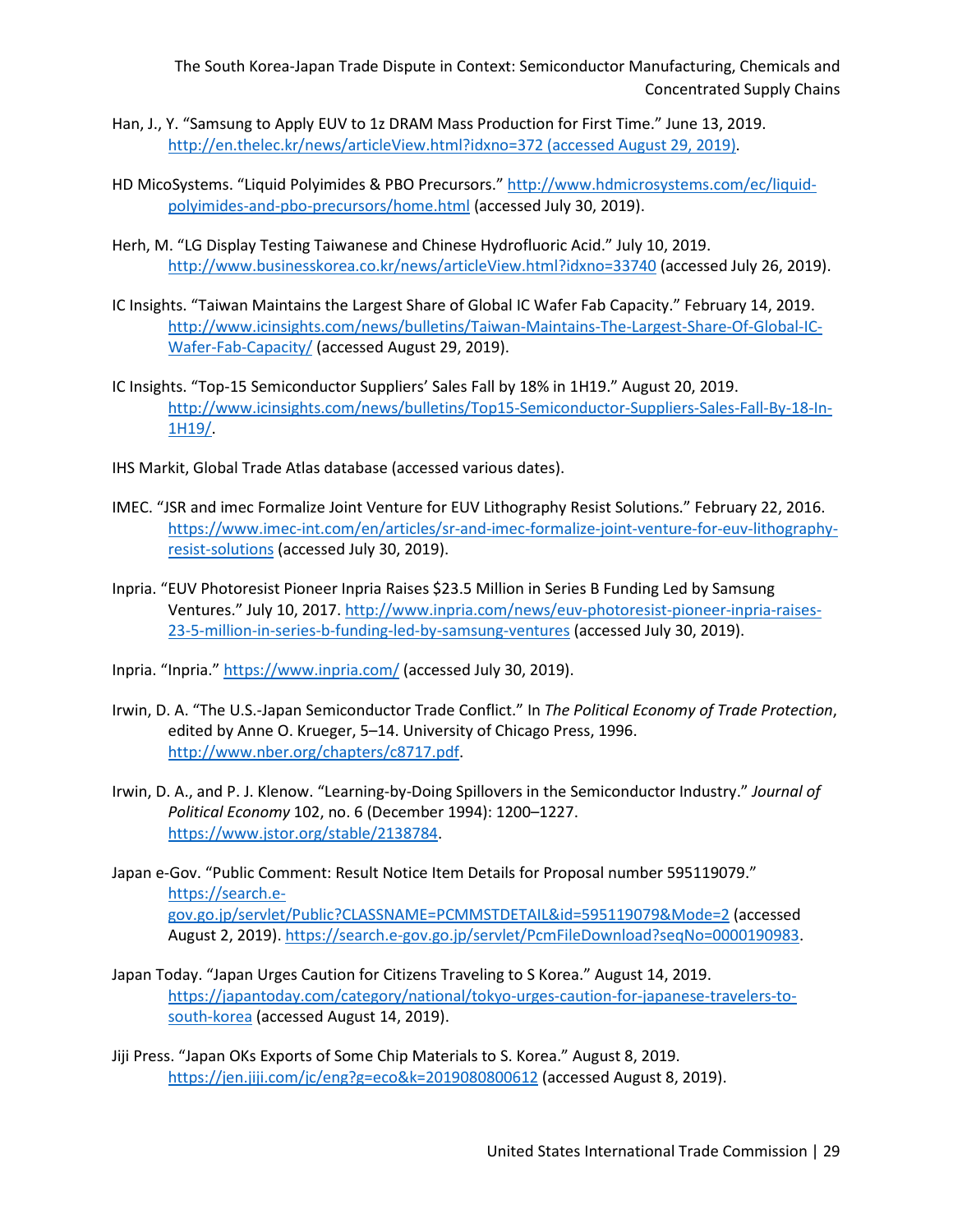The South Korea-Japan Trade Dispute in Context - Working Paper ID-19-062

- JSR Corporation, "EUV Resist Manufacturing Facility Completed," February 2, 2017. <https://www.jsrmicro.be/news/euv-resist-manufacturing-facility-completed> (accessed July 30, 2019).
- JSR Corporation, "Materials Innovation Corporate Profile." [http://www.jsr.co.jp/jsr\\_e/pdf/company/brochure.pdf.](http://www.jsr.co.jp/jsr_e/pdf/company/brochure.pdf)
- JSR Corporation. "Electronic Materials." [http://www.jsr.co.jp/jsr\\_e/pd/ec\\_index.shtml](http://www.jsr.co.jp/jsr_e/pd/ec_index.shtml) (accessed July 30, 2019).
- JSR Corporation. "JSR EUV Lithography Materials." [http://www.jsr.co.jp/jsr\\_e/pdf/pd/ec/EUV.pdf.](http://www.jsr.co.jp/jsr_e/pdf/pd/ec/EUV.pdf)
- Jung-a, Song. "South Korea Groups See Supply Chain Boost in Trade War With Japan." September 24, 2019[. https://www.ft.com/content/644ecb2e-ddad-11e9-9743-db5a370481bc.](https://www.ft.com/content/644ecb2e-ddad-11e9-9743-db5a370481bc)
- Kang, Y. J. Korea Testing Research Institute. "How to Comply with K-REACH Strategically?" September 4, 2019.
- Korean Security Agency of Trade and Industry (KOSTI). "Knowing Japan's Regulations." <https://japan.kosti.or.kr/main.do> (accessed August 2, 2019).
- Langlois, R., N., and W. E. Steinmueller. "Strategy and Circumstance: The Response of American Firms to Japanese Competition in Semiconductors, 1980–1995." *Strategic Management Journal* 21, 10– 11 (October 2000): 1163–73. [https://www.researchgate.net/publication/24141405\\_Strategy\\_And\\_Circumstance\\_The\\_Respo](https://www.researchgate.net/publication/24141405_Strategy_And_Circumstance_The_Response_Of_American_Firms_To_Japanese_Competition_In_Semiconductors_1980--1995) [nse\\_Of\\_American\\_Firms\\_To\\_Japanese\\_Competition\\_In\\_Semiconductors\\_1980--1995.](https://www.researchgate.net/publication/24141405_Strategy_And_Circumstance_The_Response_Of_American_Firms_To_Japanese_Competition_In_Semiconductors_1980--1995)
- Linak, E., A. Kishi, M. Guan, U. Buchholz. "Polyimides and Imide Polymers." *Chemical Economics Handbook*, December 14, 2018[. https://ihsmarkit.com/products/polyimides-and-imide](https://ihsmarkit.com/products/polyimides-and-imide-chemical-economics-handbook.html)[chemical-economics-handbook.html](https://ihsmarkit.com/products/polyimides-and-imide-chemical-economics-handbook.html) (fee required).
- Maizland, L. "The Japan-South Korea Trade Dispute: What to Know." August 5, 2019. <https://www.cfr.org/in-brief/japan-south-korea-trade-dispute-what-know> (accessed October 7, 2019).
- Maresca, T. "South Korea Removes Japan from Trusted Trade List in Retaliatory Move." August 12, 2019. [https://www.upi.com/Top\\_News/World-News/2019/08/12/South-Korea-removes-Japan-from](https://www.upi.com/Top_News/World-News/2019/08/12/South-Korea-removes-Japan-from-trusted-trade-list-in-retaliatory-move/6751565593583/)[trusted-trade-list-in-retaliatory-move/6751565593583/](https://www.upi.com/Top_News/World-News/2019/08/12/South-Korea-removes-Japan-from-trusted-trade-list-in-retaliatory-move/6751565593583/) (accessed August 13, 2019).
- Matsuo, M. "Implications of the Tohoku Earthquake for Toyota's Coordination Mechanism: Supply Chain Disruption of Automotive Semiconductors." *International Journal of Production Economics* 161 (March 2015): 217–227. [https://doi.org/10.1016/j.ijpe.2014.07.010.](https://doi.org/10.1016/j.ijpe.2014.07.010)
- McCoy, M. "Inpria." *Chemical & Engineering News* 94, no. 43 (October 31, 2016): 29. [https://cen.acs.org/articles/94/i43/Inpria.html.](https://cen.acs.org/articles/94/i43/Inpria.html)
- Merritt, R. "ASML Invests \$1.9B in Next-Gen EUV." November 3, 2016. [https://www.eetimes.com/document.asp?doc\\_id=1330781](https://www.eetimes.com/document.asp?doc_id=1330781) (accessed July 30, 2019).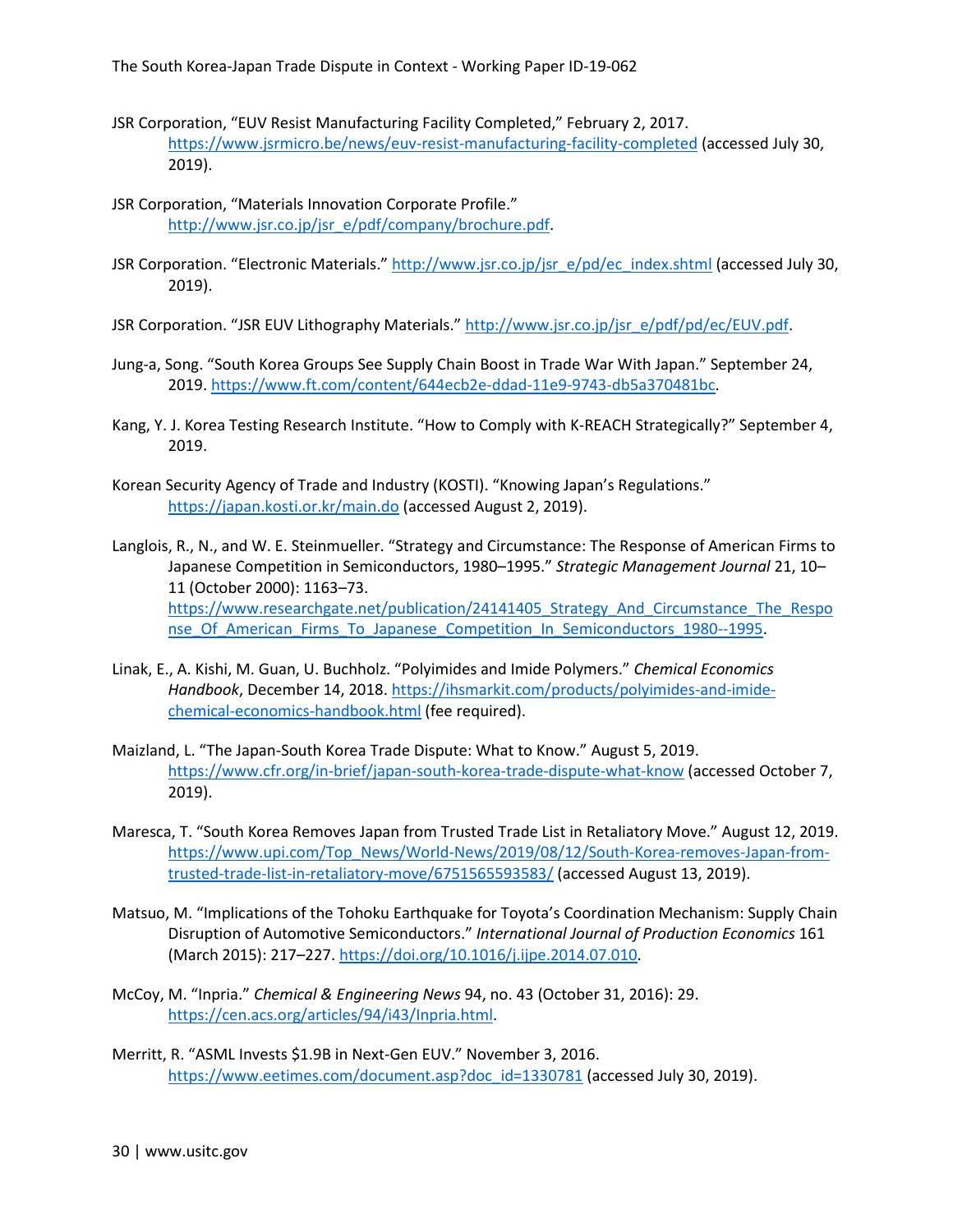The South Korea-Japan Trade Dispute in Context: Semiconductor Manufacturing, Chemicals and Concentrated Supply Chains

- METI. "The Cabinet Approved partial Amendment to the Export Trade Control Order." August 2, 2019. [https://www.meti.go.jp/english/press/2019/0802\\_001.html](https://www.meti.go.jp/english/press/2019/0802_001.html) (accessed August 2, 2019).
- METI. "Update of METI's Licensing Policies and Procedures on Exports of Controlled Items to the Republic of Korea." July 1, 2019. [https://www.meti.go.jp/english/press/2019/0701\\_001.html](https://www.meti.go.jp/english/press/2019/0701_001.html) (accessed August 1, 2019).

Mindat.org. "Klondike Mine."<https://www.mindat.org/loc-142459.html> (accessed July 25, 2019).

Mindat.org. "Minerva No. 1 Mine."<https://www.mindat.org/loc-3754.html> (accessed July 25, 2019).

Mindat.org. "Rosiclare Mine."<https://www.mindat.org/loc-19815.html> (accessed July 25, 2019).

- New Stage. "S. Korea Warns Japan to Drop 'White List' Trade Threat." August 1, 2019. [https://newstage.com.ng/2019/08/01/s-korea-warns-japan-to-drop-white-list-trade](https://newstage.com.ng/2019/08/01/s-korea-warns-japan-to-drop-white-list-trade-threat/?utm_source=rss)[threat/?utm\\_source=rss](https://newstage.com.ng/2019/08/01/s-korea-warns-japan-to-drop-white-list-trade-threat/?utm_source=rss) (accessed August 1, 2019).
- Obe, M., and K. Jaewon. "Inside the Lose-Lose Trade Fight between Japan and South Korea." August 4, 2019 [https://www.ft.com/content/35d9cdd4-b40e-11e9-bec9](https://www.ft.com/content/35d9cdd4-b40e-11e9-bec9-fdcab53d6959?sharetype=blocked) [fdcab53d6959?sharetype=blocked](https://www.ft.com/content/35d9cdd4-b40e-11e9-bec9-fdcab53d6959?sharetype=blocked) (accessed August 13, 2019) (fee required).
- Office of the United States Trade Representative. "Agreement between the United States of America, the United Mexican States, and Canada 05/30/19 Text." November 30, 2018. [https://ustr.gov/trade-agreements/free-trade-agreements/united-states-mexico-canada](https://ustr.gov/trade-agreements/free-trade-agreements/united-states-mexico-canada-agreement/agreement-between)[agreement/agreement-between](https://ustr.gov/trade-agreements/free-trade-agreements/united-states-mexico-canada-agreement/agreement-between) (accessed August 29, 2019).
- Park, June. "Semiconductor tech war underlies the Japan-South Trade Dispute," East Asia Forum, September 24, 2019. [https://www.eastasiaforum.org/2019/09/24/semiconductor-tech-war](https://www.eastasiaforum.org/2019/09/24/semiconductor-tech-war-underlies-the-japan-south-korea-trade-dispute/)[underlies-the-japan-south-korea-trade-dispute/.](https://www.eastasiaforum.org/2019/09/24/semiconductor-tech-war-underlies-the-japan-south-korea-trade-dispute/)
- Park, J., and M. Yamazaki. "South Korea Says 'Won't Be Defeated Again' as Japan Trade Row Spirals." August 1, 2019. [https://www.reuters.com/article/us-southkorea-japan-laborers/south-korea](https://www.reuters.com/article/us-southkorea-japan-laborers/south-korea-says-wont-be-defeated-again-as-japan-trade-row-spirals-idUSKCN1US03S)[says-wont-be-defeated-again-as-japan-trade-row-spirals-idUSKCN1US03S](https://www.reuters.com/article/us-southkorea-japan-laborers/south-korea-says-wont-be-defeated-again-as-japan-trade-row-spirals-idUSKCN1US03S) (accessed August 2, 2019).
- Pulidindi, K., and S. Chakraborty. "Photoresist And Photoresist Ancillaries Market Size By Product (Photoresist [G-line and I-line, KrF, ArF Dry, ArF Immersion], Photoresist Ancillaries [Antireflective Coatings, Photoresist Developers, Edge Bead Removers]), By Application (Semiconductors & Integrated Circuits, Printed Circuit Boards), Industry Analysis Report, Regional Outlook (U.S., Canada, Germany, UK, France, Spain, Italy, China, India, Japan, Australia, Indonesia, Malaysia, Brazil, Mexico, South Africa, GCC), Growth Potential, Price Trends, Competitive Market Share & Forecast, 2017 – 2024." May 2017. <https://www.gminsights.com/industry-analysis/photoresist-and-photoresist-ancillaries-market> (fee required).
- Rebello, Jagdish. "Japanese semiconductor companies continue to struggle in a very tough semiconductor market," March 28, 2016[. https://ihsmarkit.com/research-analysis/japanese](https://ihsmarkit.com/research-analysis/japanese-semiconductor-companies-continue-to-struggle-in-a-very-tough-semiconductor-market.html)[semiconductor-companies-continue-to-struggle-in-a-very-tough-semiconductor-market.html.](https://ihsmarkit.com/research-analysis/japanese-semiconductor-companies-continue-to-struggle-in-a-very-tough-semiconductor-market.html)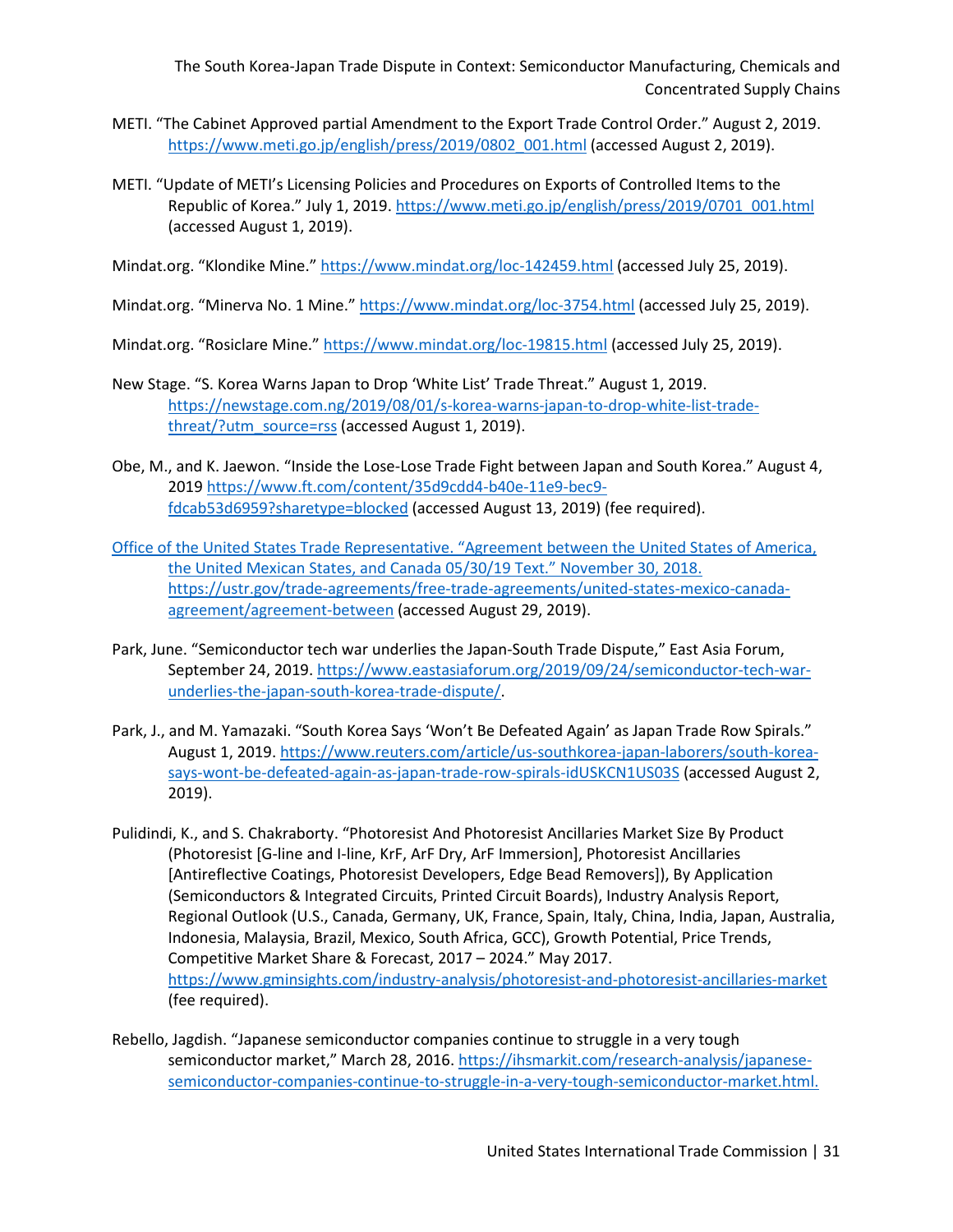The South Korea-Japan Trade Dispute in Context - Working Paper ID-19-062

- Renesas. "Renesas, Toyota, and Denso Bring Autonomous-Driving Vehicles to Market Faster." October 31, 2017. [https://www.renesas.com/jp/en/about/press](https://www.renesas.com/jp/en/about/press-center/news/2017/news20171031c.html)[center/news/2017/news20171031c.html](https://www.renesas.com/jp/en/about/press-center/news/2017/news20171031c.html) (accessed August 29, 2019).
- Reuters. "Factbox: the High-Tech Materials at the Heart of a Japan-South Korea Row." July 2, 2019. [https://www.reuters.com/article/us-southkorea-japan-laborers-factbox/factbox-the-high-tech](https://www.reuters.com/article/us-southkorea-japan-laborers-factbox/factbox-the-high-tech-materials-at-the-heart-of-a-japan-south-korea-row-idUSKCN1TX12I)[materials-at-the-heart-of-a-japan-south-korea-row-idUSKCN1TX12I](https://www.reuters.com/article/us-southkorea-japan-laborers-factbox/factbox-the-high-tech-materials-at-the-heart-of-a-japan-south-korea-row-idUSKCN1TX12I) (accessed July 30, 2019).
- Reuters. "South Korea Holds off Plan to Drop Japan from 'White List': Trade Ministry Officials." August 8, 2019[. https://www.reuters.com/article/us-southkorea-japan-labourers-ministry/south-korea](https://www.reuters.com/article/us-southkorea-japan-labourers-ministry/south-korea-holds-off-plan-to-drop-japan-from-white-list-trade-ministry-officials-idUSKCN1UY0FS)[holds-off-plan-to-drop-japan-from-white-list-trade-ministry-officials-idUSKCN1UY0FS](https://www.reuters.com/article/us-southkorea-japan-labourers-ministry/south-korea-holds-off-plan-to-drop-japan-from-white-list-trade-ministry-officials-idUSKCN1UY0FS) (accessed August 8, 2019).
- Science Direct. "Fluorinated Polyimides." <https://www.sciencedirect.com/topics/engineering/fluorinated-polyimides> (accessed July 30, 2019).
- Schaeffer, R. "The Laswer World of Photonics 2015 Exhibition." June 20, 2015. [https://www.industrial](https://www.industrial-lasers.com/commentary/rons-report/article/16486100/industry-abuzzzz)[lasers.com/commentary/rons-report/article/16486100/industry-abuzzzz](https://www.industrial-lasers.com/commentary/rons-report/article/16486100/industry-abuzzzz) (accessed October 7, 2019)
- Semiconductor Equipment Association of Japan, "World Wide Semiconductor Equipment Manufacturing Statistics (Billings)."

Semiconductor Industry Association, 2016. "Beyond Borders: The Global Semiconductor Value Chain."

- Shin-Etsu. "Lithography.[" https://www.microsi.com/product-category/lithography/](https://www.microsi.com/product-category/lithography/) (accessed July 30, 2019).
- Sim, W. "Japan to Strike South Korea off White List of Trusted Trade Partners, Seoul Announces Reciprocal Action." August 2, 2019[. https://www.straitstimes.com/asia/east-asia/japan-will](https://www.straitstimes.com/asia/east-asia/japan-will-strike-south-korea-off-white-list-of-trusted-trade-partners-effective-aug)[strike-south-korea-off-white-list-of-trusted-trade-partners-effective-aug](https://www.straitstimes.com/asia/east-asia/japan-will-strike-south-korea-off-white-list-of-trusted-trade-partners-effective-aug) (accessed August 2, 2019).
- Smith, S. "Seoul and Tokyo: No Longer on the Same Side.[" https://www.cfr.org/blog/seoul-and-tokyo](https://www.cfr.org/blog/seoul-and-tokyo-no-longer-same-side)[no-longer-same-side](https://www.cfr.org/blog/seoul-and-tokyo-no-longer-same-side) (accessed October 7, 2019)
- Snyder, S. "Why the Japan-South Korea Dispute Just Got Worse." [https://www.cfr.org/in-brief/why](https://www.cfr.org/in-brief/why-japan-south-korea-dispute-just-got-worse)[japan-south-korea-dispute-just-got-worse](https://www.cfr.org/in-brief/why-japan-south-korea-dispute-just-got-worse) (accessed October 7, 2019)
- Statista. "Global Market Share Held by Semiconductor Equipment Manufacturers in 1Q'17 and 1Q'18," 2019[. https://www.statista.com/statistics/267392/market-share-of-semiconductor-equipment](https://www.statista.com/statistics/267392/market-share-of-semiconductor-equipment-manufacturers/)[manufacturers/.](https://www.statista.com/statistics/267392/market-share-of-semiconductor-equipment-manufacturers/)
- Sugihara, J, "Japan officially ousts South Korea from export whitelist." [https://asia.nikkei.com/Spotlight/Japan-South-Korea-rift/Japan-officially-ousts-South-Korea](https://asia.nikkei.com/Spotlight/Japan-South-Korea-rift/Japan-officially-ousts-South-Korea-from-export-whitelist)[from-export-whitelist](https://asia.nikkei.com/Spotlight/Japan-South-Korea-rift/Japan-officially-ousts-South-Korea-from-export-whitelist) (accessed October 7, 2019).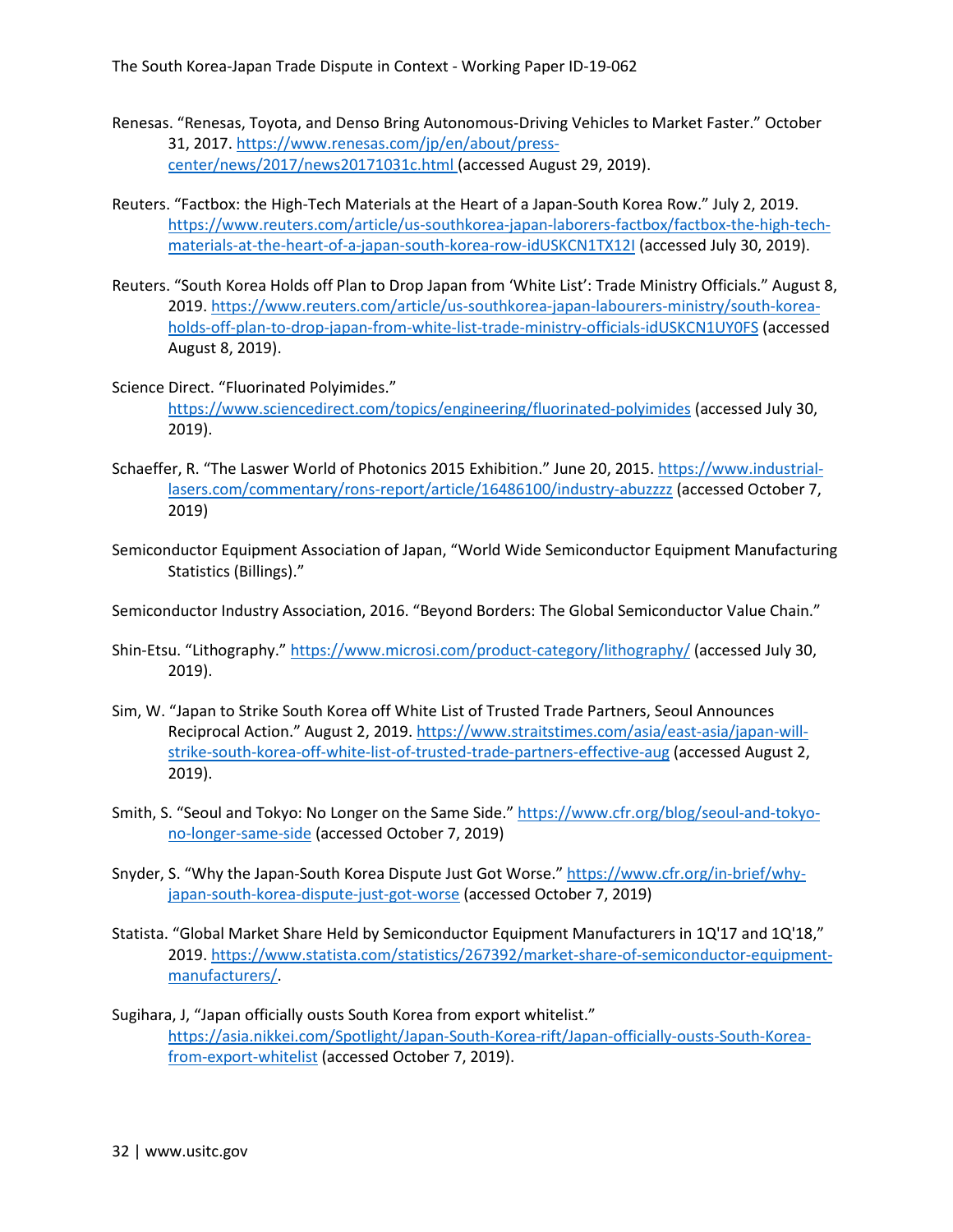The South Korea-Japan Trade Dispute in Context: Semiconductor Manufacturing, Chemicals and Concentrated Supply Chains

- Sumitomo Chemical. "Semiconductor Photoresists and Functional Cleaning Solutions." <https://www.sumikamaterials.com/our-business/semiconductor-process-materials/> (accessed July 30, 2019).
- Taimide Technology. "Product List."<http://www.taimide.com.tw/en/product-list> (accessed July 30, 2019).
- TEL. "Milestones."<https://www.tel.com/about/milestones/> (accessed August 29, 2019).
- The Straits Times. "South Korea to Remove Japan from Export 'White List': Finance Minister." August 2, 2019[. https://www.straitstimes.com/asia/east-asia/south-korea-to-remove-japan-from-export](https://www.straitstimes.com/asia/east-asia/south-korea-to-remove-japan-from-export-white-list-finance-minister)[white-list-finance-minister](https://www.straitstimes.com/asia/east-asia/south-korea-to-remove-japan-from-export-white-list-finance-minister) (accessed August 2, 2019).
- TOK. "Semiconductor Manufacturing Field."<https://www.tok.co.jp/eng/products/semiconductor/list> accessed (July 30, 2019).
- TOK. "Sites Overseas.[" https://www.tok.co.jp/eng/company/network/overseas.html](https://www.tok.co.jp/eng/company/network/overseas.html) (accessed July 30, 2019).
- Tokyo Electron. "Milestones,[" https://www.tel.com/about/milestones/](https://www.tel.com/about/milestones/) (accessed August 28, 2019).
- Tremblay, J. "South Korea Is Catching up in Electronics Materials." *Chemical & Engineering News* 94, no. 8 (February 22, 2016): 25–26[. https://cen.acs.org/articles/94/i8/South-Korea-Catching-](https://cen.acs.org/articles/94/i8/South-Korea-Catching-Electronic-Materials.html)[Electronic-Materials.html.](https://cen.acs.org/articles/94/i8/South-Korea-Catching-Electronic-Materials.html)
- United States Department of Defense. "Trusted and Assured Microelectronics." [https://www.acq.osd.mil/se/initiatives/init\\_micro.html](https://www.acq.osd.mil/se/initiatives/init_micro.html) (accessed August 2, 2019).
- United States Geological Survey. "Fluorspar." February 2019. [https://prd-wret.s3-us-west-](https://prd-wret.s3-us-west-2.amazonaws.com/assets/palladium/production/s3fs-public/atoms/files/mcs-2019-fluor_0.pdf)[2.amazonaws.com/assets/palladium/production/s3fs-public/atoms/files/mcs-2019-fluor\\_0.pdf.](https://prd-wret.s3-us-west-2.amazonaws.com/assets/palladium/production/s3fs-public/atoms/files/mcs-2019-fluor_0.pdf)
- United States Geological Survey. "Interior Releases 2018's Final List of 35 Minerals Deemed Critical to U.S. National Security and the Economy." May 18, 2018. [https://www.usgs.gov/news/interior](https://www.usgs.gov/news/interior-releases-2018-s-final-list-35-minerals-deemed-critical-us-national-security-and)[releases-2018-s-final-list-35-minerals-deemed-critical-us-national-security-and](https://www.usgs.gov/news/interior-releases-2018-s-final-list-35-minerals-deemed-critical-us-national-security-and) (accessed August 2, 2019).
- United States International Trade Commission. "Industry and Trade Summary: Semiconductor Manufacturing Equipment." Publication 3868, June 2006. [https://www.usitc.gov/publications/332/pub3868.pdf.](https://www.usitc.gov/publications/332/pub3868.pdf)
- United States International Trade Commission. "Economic Impacts of Trade Agreements Implemented Under Trade Authorities Procedures." Publication 4614, June 2016. [https://www.usitc.gov/publications/332/pub4614.pdf.](https://www.usitc.gov/publications/332/pub4614.pdf)
- United States International Trade Commission. "Industry and Trade Summary: Semiconductor Manufacturing Equipment" Publication 3868, June 2006. [https://www.usitc.gov/publications/332/pub3868.pdf.](https://www.usitc.gov/publications/332/pub3868.pdf)